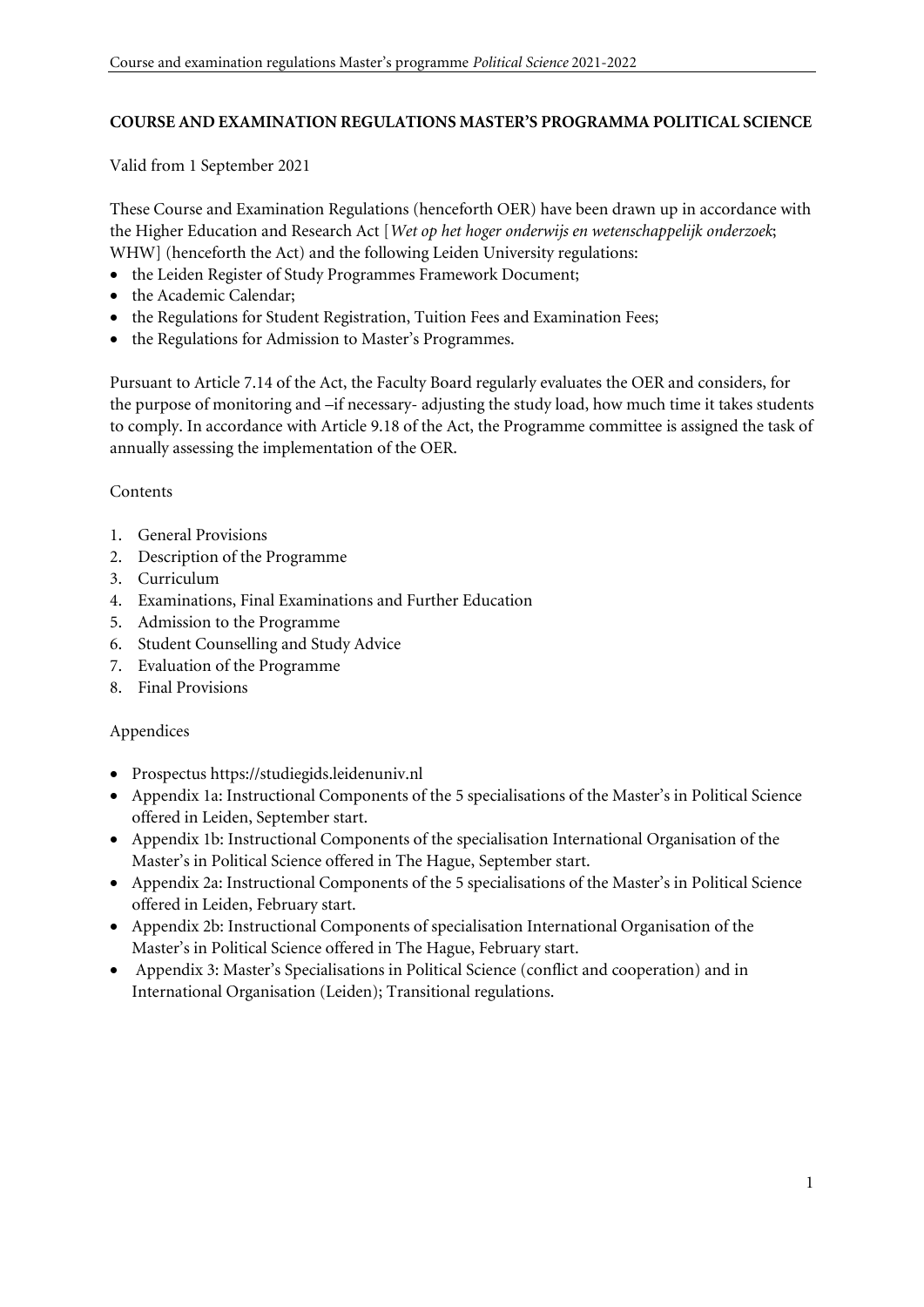### **Chapter 1 General Provisions**

#### Article 1.1 **Scope of the regulations**

These regulations apply to the teaching and examinations of the Master's programme Political Science, henceforth referred to as the programme.

The programme is instituted in the Faculty of Social and Behavioural Sciences of Leiden University, henceforth referred to as the Faculty, and is taught in Leiden and The Hague by the institute of Political Science.

### Article 1.2 **Definitions**

In these regulations the following definitions apply:

| a. | Board of Admissions:                      | the Board established by the Faculty Board that has the duty of<br>determining, with the application of the entry requirements referred to<br>in Article 7.30b, $(1)$ and $(3)$ of the Act and the University Regulations<br>for Admission to Master's Programmes, which applicants can be<br>admitted to this Master's programme; |
|----|-------------------------------------------|------------------------------------------------------------------------------------------------------------------------------------------------------------------------------------------------------------------------------------------------------------------------------------------------------------------------------------|
|    | b. Board of Examiners:                    | the Board of Examiners for the programme, established and appointed<br>by the Faculty Board in accordance with Article 7.12a of the Act;                                                                                                                                                                                           |
| c. | component:                                | one of the courses or practical assignments of the programme, as<br>referred to in Article 7.3 of the Act. The study load of each component<br>is expressed in whole credits. Each component is concluded with an<br>examination;                                                                                                  |
|    | d. credit:                                | the unit in EC that expresses the study load of a component as referred<br>to in the Act. According to the ECTS, one credit equals 28 hours of<br>study;                                                                                                                                                                           |
| e. | degree classification:                    | further degree classification by the Board of Examiners;                                                                                                                                                                                                                                                                           |
| f. | digital teaching<br>environment           | a digital environment, such as Brightspace, in which students can work<br>together, communicate and learn;                                                                                                                                                                                                                         |
| g. | ECTS:                                     | European Credit (Transfer System);                                                                                                                                                                                                                                                                                                 |
| h. | <b>Education Administration</b><br>Office | the office in the faculty where students can go for information and to<br>register for courses (education information centre, service desk,<br>Student Services Centre;                                                                                                                                                            |
| i. | Prospectus:                               | the digital prospectus containing specific and binding information<br>about the programme: https//studiegids.universiteitleiden.nl/; the<br>Prospectus constitutes an integral part of these regulations, as an<br>appendix;                                                                                                       |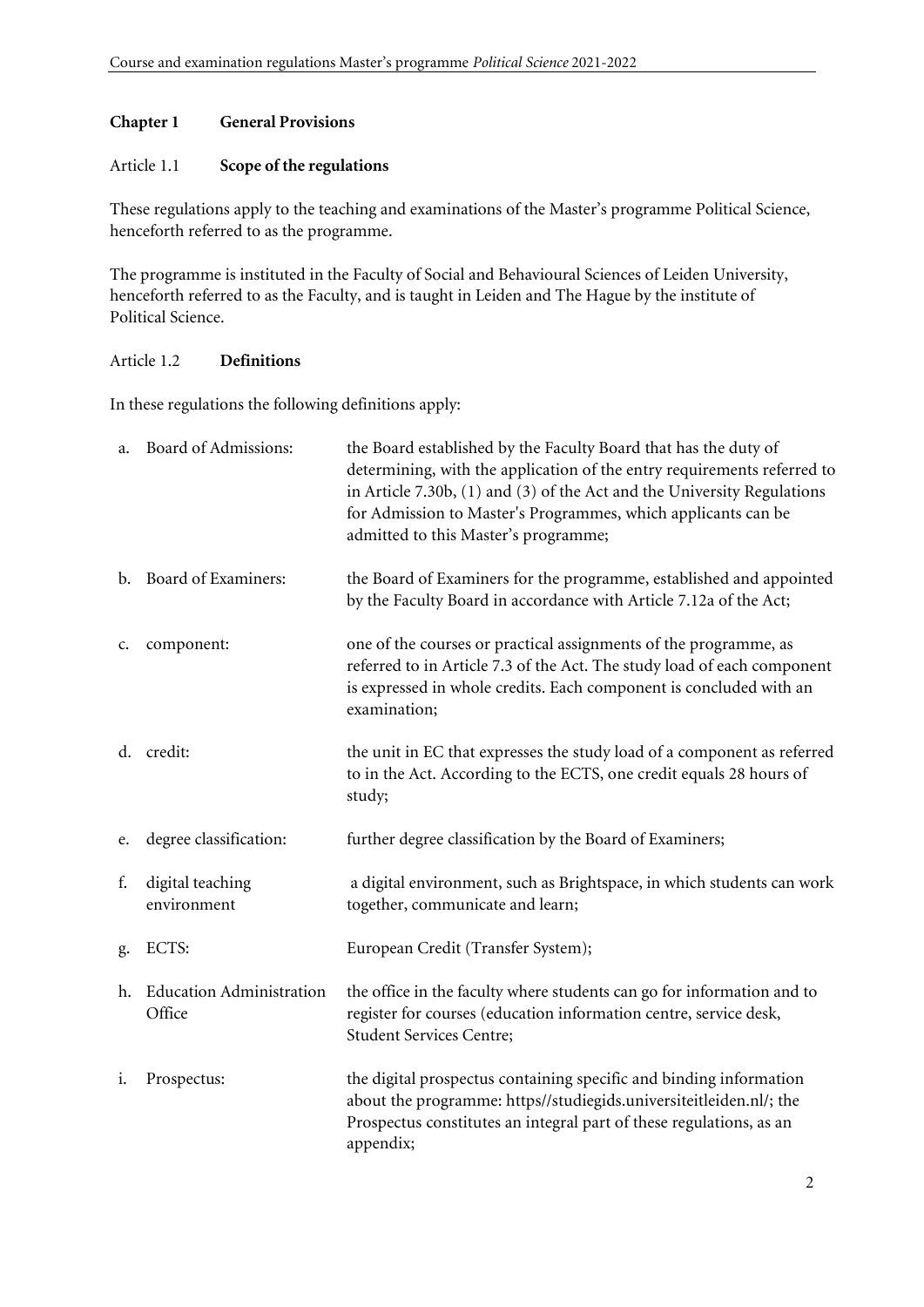| j.          | examination:<br>(tentamen)             | an inspection of the knowledge, understanding and skills of the<br>student with respect to a particular component, and an assessment<br>thereof (in accordance with Article 7.10 of the Act). The assessment<br>can take place in written form, orally as well as digitally, or a<br>combination of these methods. An examination may consist of several<br>constituent examinations. Credits are only awarded for examinations<br>passed. The inspection is conducted according to the method<br>determined by the Board of the Examiners to assure the quality of<br>examination and final examinations; |
|-------------|----------------------------------------|------------------------------------------------------------------------------------------------------------------------------------------------------------------------------------------------------------------------------------------------------------------------------------------------------------------------------------------------------------------------------------------------------------------------------------------------------------------------------------------------------------------------------------------------------------------------------------------------------------|
| k.          | examiner:                              | the person appointed by the Board of Examiners to conduct<br>examinations, in accordance with Article 7.12c of the Act;                                                                                                                                                                                                                                                                                                                                                                                                                                                                                    |
| 1.          | final examination:<br>(examen)         | the examinations associated with the components belonging to the<br>programme or the propaedeutic phase of the programme, including an<br>investigation to be carried out by the Board of Examiners itself, as<br>referred to in Article 7.10 (2) of the Act;                                                                                                                                                                                                                                                                                                                                              |
|             | m. first/second reader                 | the first or second examiner to read and assess the thesis/final<br>paper/final report. The first reader/reviewer is also the supervisor;                                                                                                                                                                                                                                                                                                                                                                                                                                                                  |
| n.          | language of instruction                | the language of a programme, in which lectures and tutorials are given<br>and examinations and final examinations are held;                                                                                                                                                                                                                                                                                                                                                                                                                                                                                |
| 0.          | Leiden Register of Study<br>Programmes | register of the programmes offered by Leiden University, maintained<br>under the supervision of the Executive Board, as referred to in Article 7<br>of the Management and Administration Regulations;                                                                                                                                                                                                                                                                                                                                                                                                      |
| $p_{\cdot}$ | level:                                 | the level of a component according to the abstract structure as defined<br>in the Leiden Register of Study Programmes Framework Document, <sup>1</sup> ;                                                                                                                                                                                                                                                                                                                                                                                                                                                   |
| q.          | nominal duration of study              | the study load in years of study as established in the Central Register of<br><b>Higher Education Programmes;</b>                                                                                                                                                                                                                                                                                                                                                                                                                                                                                          |
| r.          | portfolio:                             | a monitoring and assessment file with which students (1)<br>demonstrate that they have achieved a sufficient level of academic<br>education to be awarded the degree; (2) record their personal process<br>of academic learning during the programme; and (3) receive<br>appropriate supervision and study advice;                                                                                                                                                                                                                                                                                         |
| s.          | practical assignment:                  | a practical assignment that contributes to an examination or final<br>examination, as referred to in Article 7.13 (2) (d) of the Act, and<br>takes one of the following forms:<br>writing a thesis/final paper/final report,<br>writing a paper or creating an artistic work,<br>carrying out a research assignment,                                                                                                                                                                                                                                                                                       |

<sup>&</sup>lt;sup>1</sup> Leiden Register of Study Programmes Framework Document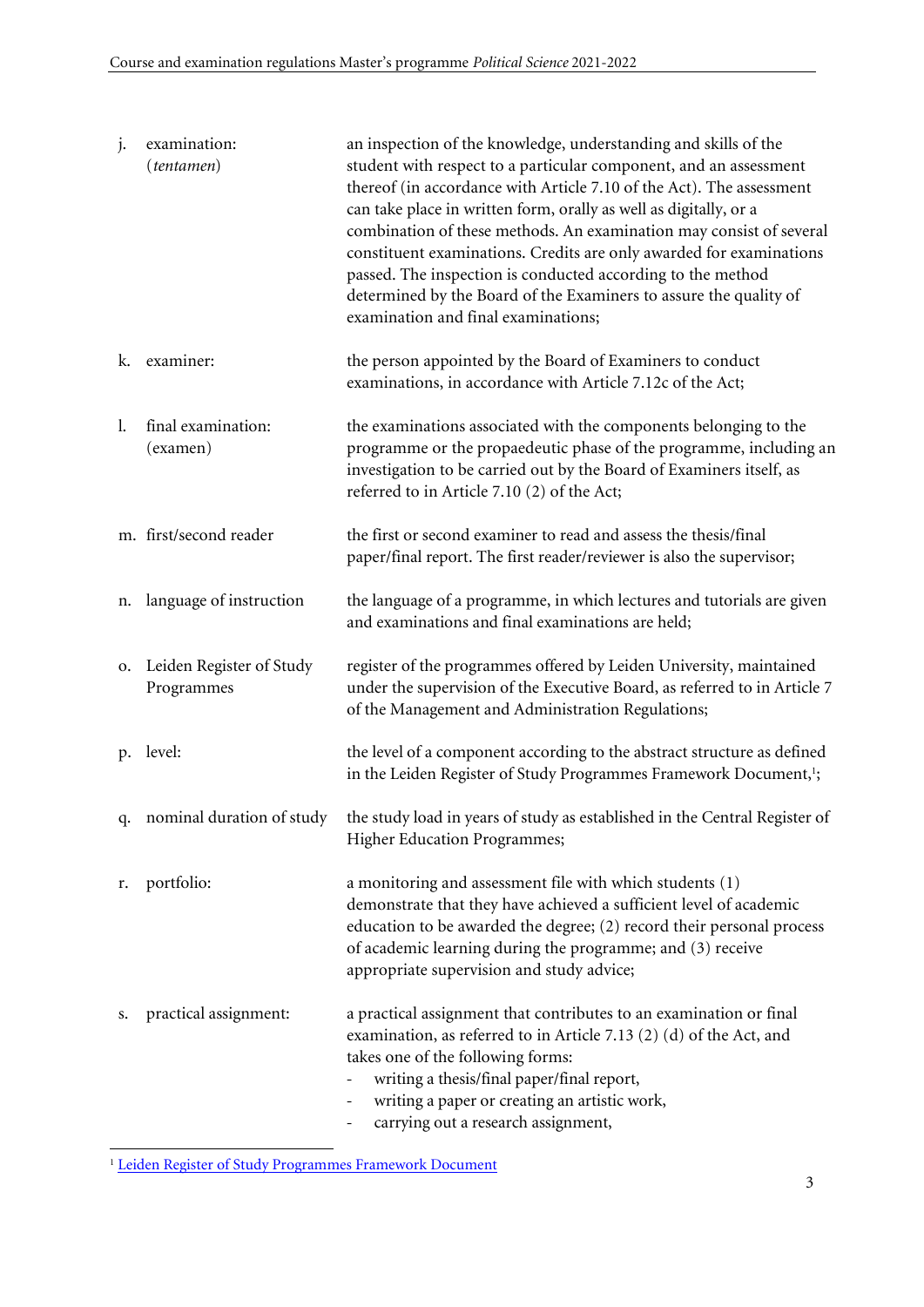|                |                 | participating in fieldwork or an excursion,<br>completing an internship, or<br>participating in another educational activity aimed at acquiring<br>particular skills;                                                                                                                                    |
|----------------|-----------------|----------------------------------------------------------------------------------------------------------------------------------------------------------------------------------------------------------------------------------------------------------------------------------------------------------|
| t.             | programme:      | the programme to which the OER relates: a coherent set of<br>components, aimed at achieving clearly defined objectives relating to<br>the knowledge, understanding and skills that a graduate of the<br>programme is expected to have acquired. Each programme is<br>concluded with a final examination; |
| $\mathbf{u}$ . | student:        | a person enrolled at Leiden University in order to follow the courses,<br>and/or sit the examinations and final examinations of the programme;                                                                                                                                                           |
| $V_{\star}$    | the Act:        | the Higher Education and Research Act [Wet op het hoger onderwijs en<br>wetenschappelijk onderzoek; WHW];                                                                                                                                                                                                |
|                | w. working day: | Monday to Friday, excluding public holidays and the compulsory<br>closure days specified by the Executive Board;                                                                                                                                                                                         |

The other definitions have the meaning that the Act ascribes them.

# Article 1.3 **Codes of conduct**

1.3.1 The Leiden University Code of Conduct on Standards of Behaviour between Lecturers and Students is applicable. <sup>2</sup> The aim of this code is to create a framework for a good, safe and stimulating work and study environment within Leiden University, in which teachers and students respect each other and in which mutual acceptance and trust are important values.

1.3.2. The Code of Conduct on Digital Teaching applies<sup>3</sup>; this provides guidelines for teaching and learning in digital environments, remote environments or any form of teaching that is primarily dependent on IT Services.

1.3.3 The Leiden University Regulations on ICT and Internet Use are also applicable.<sup>4</sup> These regulations define what is considered appropriate use of ICT and internet and how usage checks will be made. They also explain which conduct is not tolerated and the consequences that apply

<sup>&</sup>lt;sup>2</sup> Leiden [University](https://www.organisatiegids.universiteitleiden.nl/en/regulations/general/code-of-conduct-on-standards-of-behaviour) Code of Conduct on Standards of Behaviour between Lecturers and Students

<sup>3</sup> [Gedragscode onderwijs op afstand](https://www.organisatiegids.universiteitleiden.nl/reglementen/algemeen/gedragscode-remote-teaching)

<sup>4</sup> Leiden University [Regulations](https://www.organisatiegids.universiteitleiden.nl/en/regulations/general/regulations-on-ict-and-internet-use) on ICT and Internet Use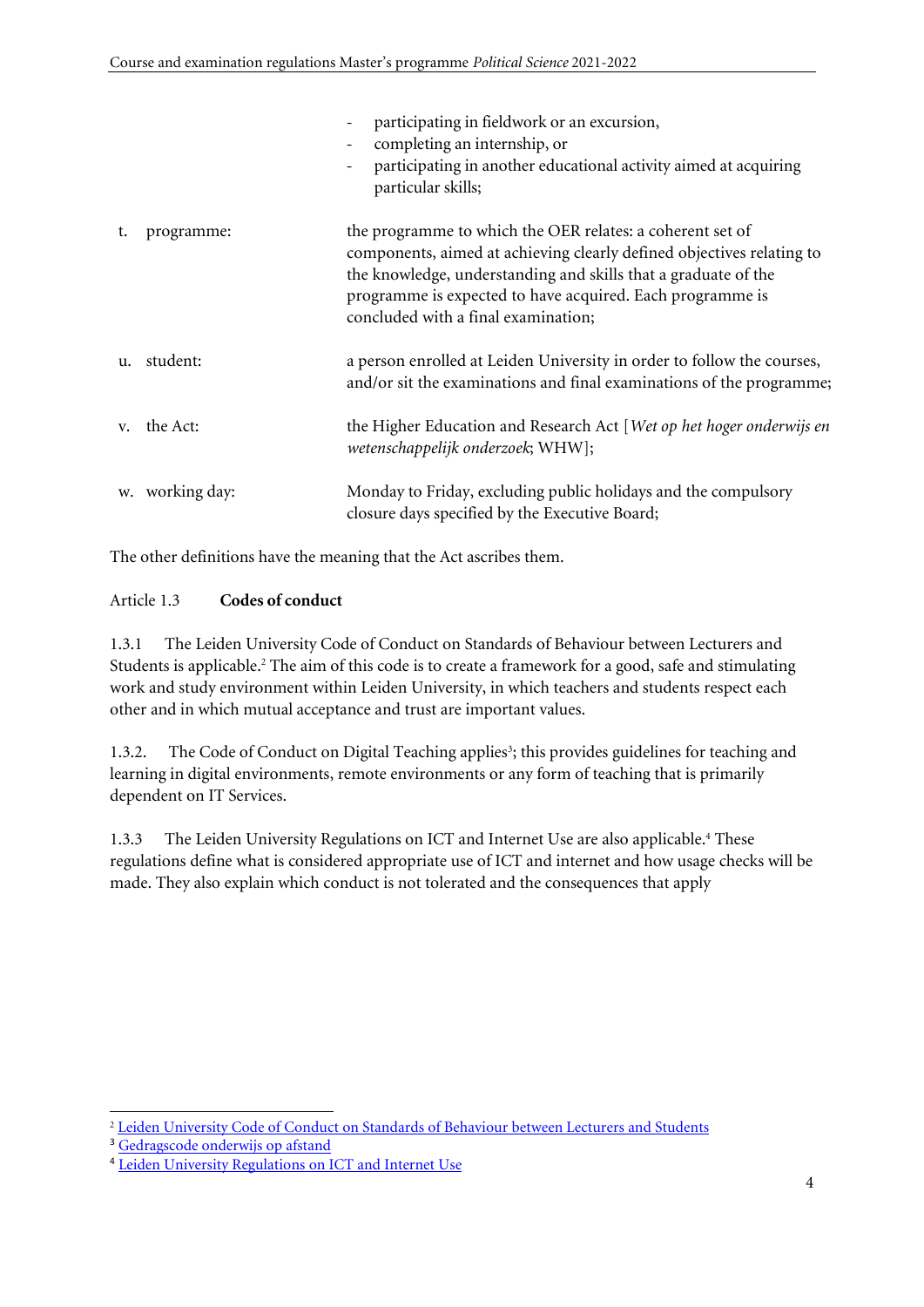#### **Chapter 2 Description of the Programme**

#### Article 2.1 **Objectives of the programme**

The programme has the following objectives:

the broadening and deepening of knowledge, understanding, skills and use of methodology in the area of political science;

- the furtherance of academic training;
- preparation for an academic career and/or post-graduate education;
- preparation for a career, e.g. in politics, governmental organisations, public administrations, public service, interest associations, the media, consultancy, and (international) business.

### Article 2.2 **Specialisations**

The programme Political Science has the following specialisations:

- International Politics
- Nationalism, Ethnic Conflict and Development
- Parties, Parliaments and Democracy
- Political Legitimacy and Justice
- International Organisation
- Nederlandse Politiek/Dutch Politics

#### Article 2.3 **Learning outcomes**

Graduates of the programme have attained the following learning outcomes, listed according to the Dublin descriptors:

a. Knowledge and understanding

Graduates of the programme are expected to demonstrate knowledge and understanding of the 'State of the Art' in Political Science (with a particular emphasis on the field of the specialisation that the student has chosen). The master's programme builds upon the qualifications of Political Science Bachelor degrees or a degree in a related field, and extends this knowledge and understanding towards developing and applying original ideas, predominantly within a research context.

#### b. Applying knowledge and understanding:

The master's programme aims to provide additional knowledge and understanding which is geared towards problem-solving in new or unfamiliar environments within the broader scholarly and applied context.

#### c. Judgement

By time of the completion of the master's programme, graduates are expected to have the ability to integrate the knowledge and understanding they have acquired during the study for handling complexity, and formulating judgements with incomplete or limited information. The master's training is also expected to include reflections on the social and ethical responsibilities that arise from the applied side of Political Science.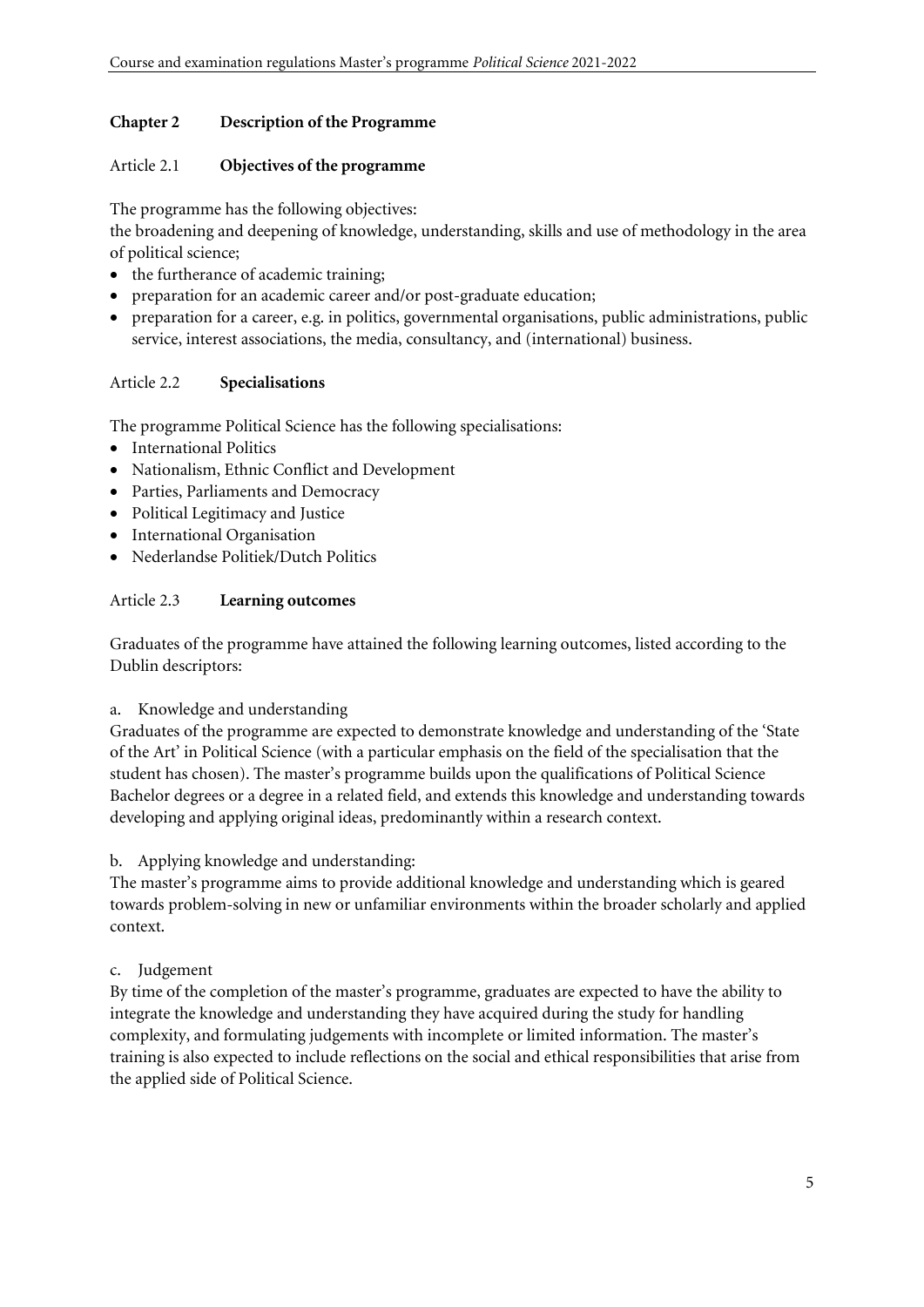# d. Communication

Graduates of the master's programme will be able to communicate the conclusions of their scholarly research, their knowledge and understanding to an audience beyond traditional academia. The master's training will provide them with the necessary presentation skills.

# e. Learning skills

The learning skills acquired during the master's programme will allow students to continue to think analytically, study independently, and work autonomously as well as collectively.

# Article 2.4 **Structure of the programme**

The programme Political Science offers full-time tuition.

# Article 2.5 **Study load**

The programme has a study load of 60 ECTS credits.

# Article 2.6 **Start of the programme; uniform structure of the academic year**

The programme starts on 1 September and on 1 February of each year. In terms of regular courses, the programme is based on the university semester system and comprises 42 teaching weeks.

# Article 2.7 **Final examinations of the programme**

The programme is concluded with a master's final examination.

# Article 2.8 **Language of instruction**

2.8.1 Subject to the Code of Conduct on the Language of Instruction and Examination,<sup>5</sup> the language(s) in which the instruction is given are English (and Dutch for some components of the Dutch Politics specialisation). Students are expected to have an adequate command of the language(s) of instruction and examination in the programme, in accordance with the requirements stated in Article 5.2.3. As appropriate, the Faculty publishes OER in English for English-taught programmes.

2.8.2 Contrary to Article 2.8.1, in individual cases the Board of Examiners can permit the student to write the final thesis in another language, in accordance with the Guideline on Language Policy.<sup>6</sup>

# Article 2.9 **Quality**

The programme is accredited by  $NVAO<sup>7</sup>$  and meets the national and international quality requirements for degree programmes. The programme's teaching also meets the quality standards for teaching set out in the Leiden Register of Study Programmes Framework Document.

<sup>5</sup> [Code of Conduct on Language of Instruction](https://www.organisatiegids.universiteitleiden.nl/en/regulations/general/language-of-instruction)

<sup>6</sup> [Guideline on Language Policy](https://www.organisatiegids.universiteitleiden.nl/binaries/content/assets/ul2staff/reglementen/guideline-on-language-policy-2020.pdf)

<sup>&</sup>lt;sup>7</sup> The Accreditation Organisation of the Netherlands and Flanders.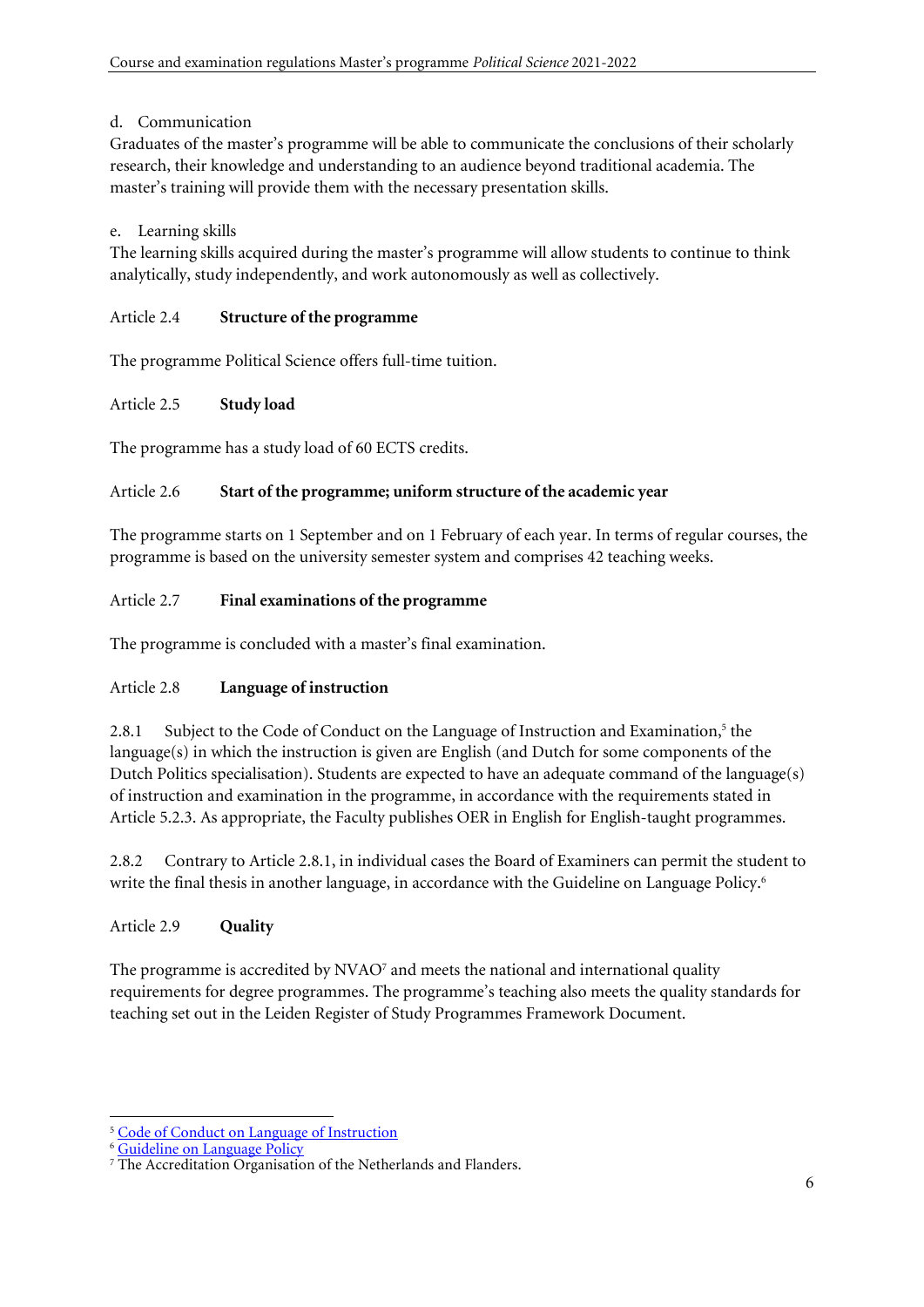## **Chapter 3 Curriculum**

#### Article 3.0 **Exceptions due to coronavirus measures**

3.0.1 If, due to coronavirus measures, it is not possible to provide or take part in teaching components as set out in this Regulation or in the Prospectus, changes will be announced by the authorised body in good time via Brightspace.

#### Article 3.1 **Compulsory components**

3.1.1 The programme includes compulsory components worth a total study load of 60 ECTS credits. These compulsory components include the set components from which students are obliged to choose.

3.1.2 The Prospectus further specifies the actual structure of the programme, the study load, level, 8 content, method of examination, and structure of the components of the curriculum.

### Article 3.2 **Optional components**

3.2.1 In addition to the components referred in 3.1.1, the student selects components worth a total study load of 0 ECTS.

3.2.2 The Board of Examiners must approve the student's selection of components.

3.2.3 In addition to the components taught at this university, and subject to the approval of the Board of Examiners, students may also select components offered by other Dutch or foreign universities, or components offered by another legal entity offering accredited undergraduate higher education programmes.

3.2.4 Students who are enrolled in the programme may assemble their own curriculum of components that are taught by an institution, as long as these are concluded with a final examination. They will require the permission of the most appropriate Board of Examiners. When granting such permission, the Board of Examiners also indicates to which University programme the curriculum is considered to belong.<sup>9</sup> If necessary, the Executive Board designates a Board of Examiners to take this decision.

# Article 3.3 **Practical assignments**

3.3.1 For each component, the Prospectus specifies which practical assignments are included, the nature and scope of the student's workload for these practical assignments and whether participation in these is a condition of admission to (other parts of) the examination. The Board of Examiners may exempt students from a practical assignment, in which case the Board can choose to apply alternative conditions.

3.3.2 The Prospectus specifies the scope and study load of the thesis/final paper/final report, including the requirements that the final thesis/final paper/final report must meet.

<sup>&</sup>lt;sup>8</sup> In accordance with the 'abstract structure', as described in the Framework Document of the Leiden University Register of Study Programmes.

<sup>9</sup> In accordance with Article 7.3h of the WHW ('free curriculum in higher education').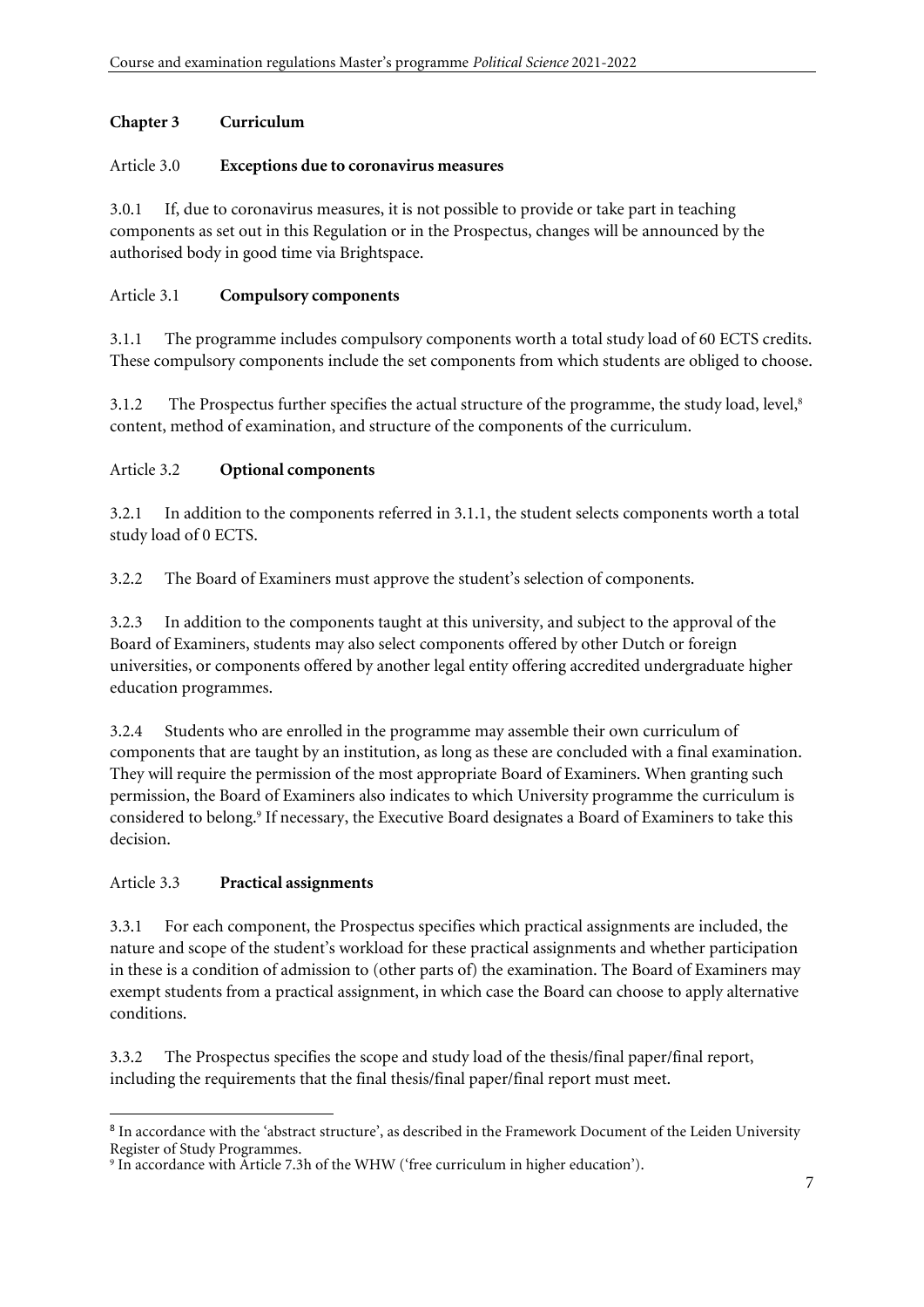#### Article 3.4 **Sitting examinations and taking part in programme components ofsemester 1**

3.4.1 Students who wish to sit an examination must register no later than ten days before the date of the examination, in line with the applicable procedure.

3.4.2 Students are allocated to components in order of registration, on the provision that, provided they register in good time, students who are enrolled in a programme are guaranteed access to the components that are obligatory to the programme. Students may only take certain components once they have passed the examination of a preceding component. The e-Prospectus specifies the components to which this condition applies.

### Article 3.4 **Sitting examinations and taking part in programme components ofsemester 2** 10

### 3.4.1 Taking part in programme components

3.4.1.1 Students must register for the study component according to the applicable enrolment protocol. Registration is possible up to fourteen calendar days before the start, as stipulated in the programme prospectus.

3.4.1.2 In the case of a programme component with restrictions on the number of participants, participation takes place in order of enrolment. For students enrolled in the programme, timely enrolment guarantees placement in the components that form part of the mandatory curriculum of the programme.

3.4.1.3 Contrary to article 3.4.1.1, a different enrolment period applies for certain components, as approved by the Faculty Board. The relevant components and the corresponding enrolment term can be found in the Prospectus.

3.4.1.4 Students who have not enrolled on time can report to the Education Administration Office of the faculty of which the study programme is part. The relevant enrolment protocol lists the circumstances on the basis of which students may be enrolled contrary to Article 3.4.1.1.

3.4.2 Sitting examinations:

3.4.2.1 At the same time as registering for the programme component, students register for the corresponding examination. A confirmation of registration for the examination is required.

3.4.2.2 In order to sit the examination, students must confirm their participation. They can only sit an examination once confirmation of participation has been given.

3.4.2.3 Students will receive a notification in good time asking them to confirm or cancel their participation. Confirmation of participation in an examination is possible up to ten calendar days before the examination takes place.

3.4.2.4 Students who have not enrolled on time according to the applicable enrolment protocol may report to the Education Administration Office of the faculty of which the programme forms part.

<sup>&</sup>lt;sup>10</sup> If the new enrollment system does not start in semester 2 in the 2021/2022 academic year, article 3.4 for semester 1 will remain valid for semester 2.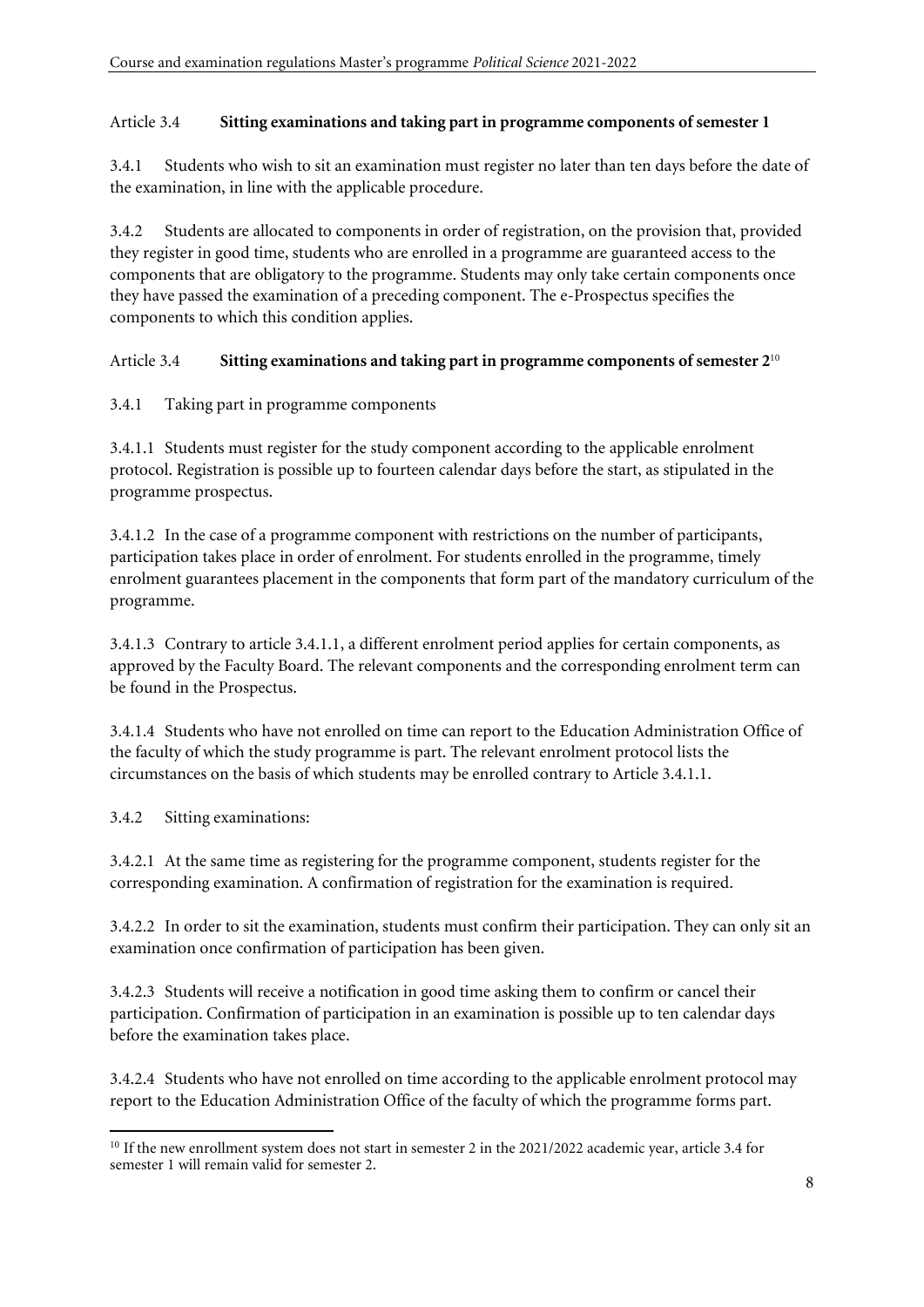3.4.2.5 A different term applies for the situation as referred to in Article 4.6.2; in this case, students can register up to five calendar days before the examination takes place.

### Article 3.5 **Distribution of study materials**

3.5.1 Students are not permitted to take photographs or make audio or video recordings of lectures or education-related meetings, including the feedback sessions after examinations (including examination assignments and model answers), without the explicit prior permission of the relevant lecturer. Should such permission be granted, students are only legally permitted to photograph or record for their own use; all forms of distribution or publication of the photograph or recording are prohibited.

3.5.2 Students are prohibited from all forms of distribution or publication of study materials. The materials are for students' own use only.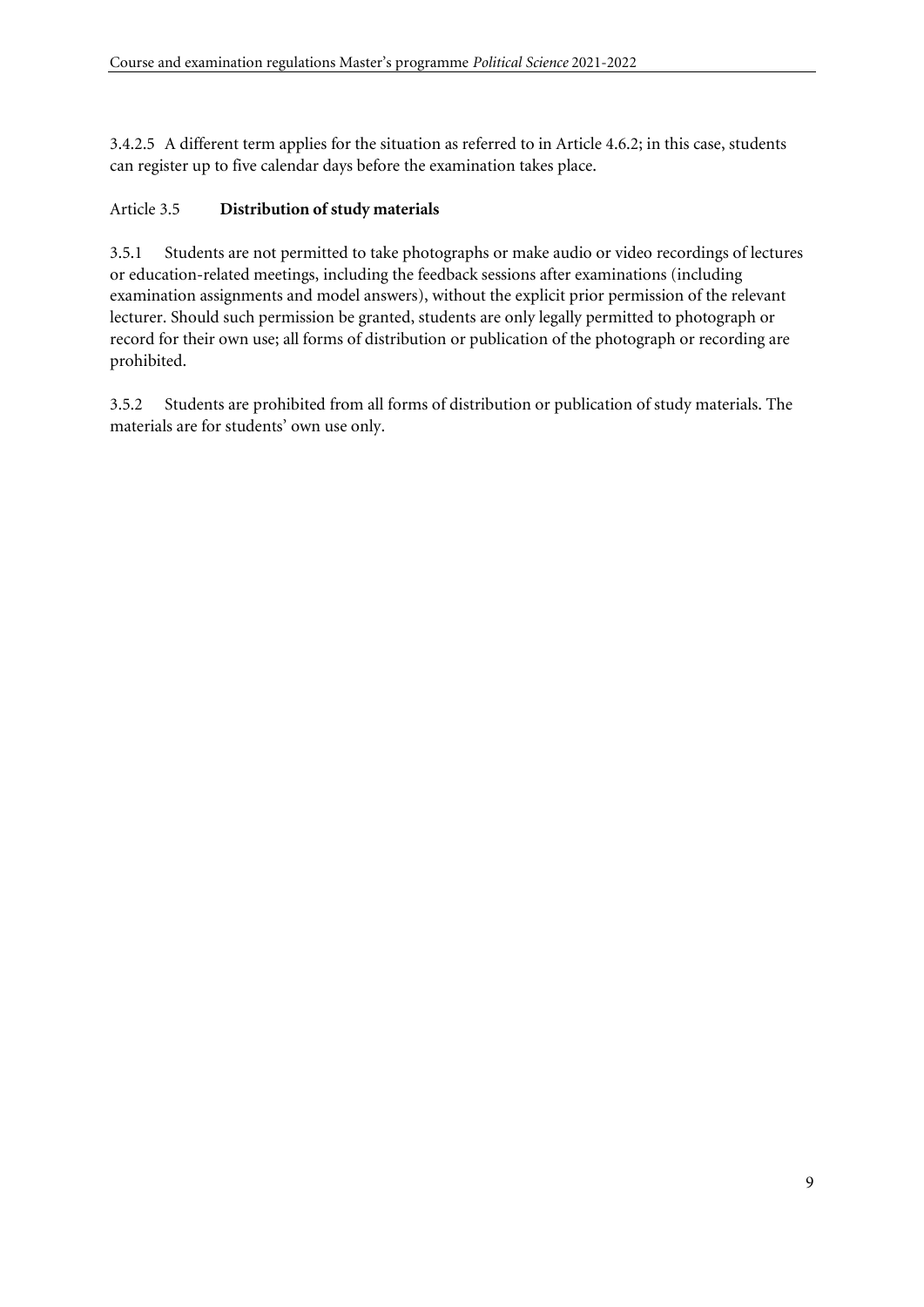### **Chapter 4 Examinations, Final Examinations and Further Education**

#### Article 4 **Exceptions due to coronavirus measures**

4.0.1 If as a result of coronavirus measures it is not possible to offer exams and examinations in the form and at the point in time set out in this regulation or in the Prospectus, changes will be announced by the authorised body in good time via Brightspace.

#### Article 4.1 **Frequency of examinations**

4.1.1 Examinations are held twice during the academic year for each component offered in that year. The Board of Examiners determines the manner of resit for practical assignments.

4.1.2 The Faculty Board is responsible for the practical organisation of the examinations and final examinations and ensures, if necessary by means of invigilation, that the examinations and examinations proceed properly. If remote invigilation is used, students will be informed of this at least ten days in advance.

4.1.3 If a component includes a practical assignment, students may only sit the examination as referred to in 4.1.1 if they have passed the practical assignment, unless the Board of Examiners decides otherwise.

4.1.4 If the mark for a component results from several constituent examinations, it is possible to depart from the number of examinations and resits as referred to in 4.1.1. In this case article 3.3. of the Examination Rules and Regulations relating to the degree programmes in Political Science applies.

4.1.5 In accordance with Article 7.13 (2) (h) of the Act, the Prospectus specifies the dates of the examinations.

4.1.6 The Board of Examiners may set certain rules for taking the resit. These rules are specified in the Rules and Regulations of the Board of Examiners.

4.1.6 Contrary to the provisions of Article 4.1 and at a student's request, the Board of Examiners may in exceptional circumstances allow an additional resit.

4.1.8 If a student has passed an examination linked to a given component but nevertheless resits this examination without the permission of the Board of Examiners after the academic year in which the student passed this examination, the result of the last sitting will not be assessed.

# Article 4.2 **Obligatory sequence**

4.2.1 The Prospectus specifies the sequence in which examinations must be taken. Students may only sit examinations that are subject to a compulsory sequence once they have passed the examinations for one or more other components.

4.2.2 For the components and their attendant examinations which must be completed in a given sequence, the Board of Examiners may in special cases, and following a substantiated written request by the student, agree to an alternative sequence.

Article 4.3 **Form of examination**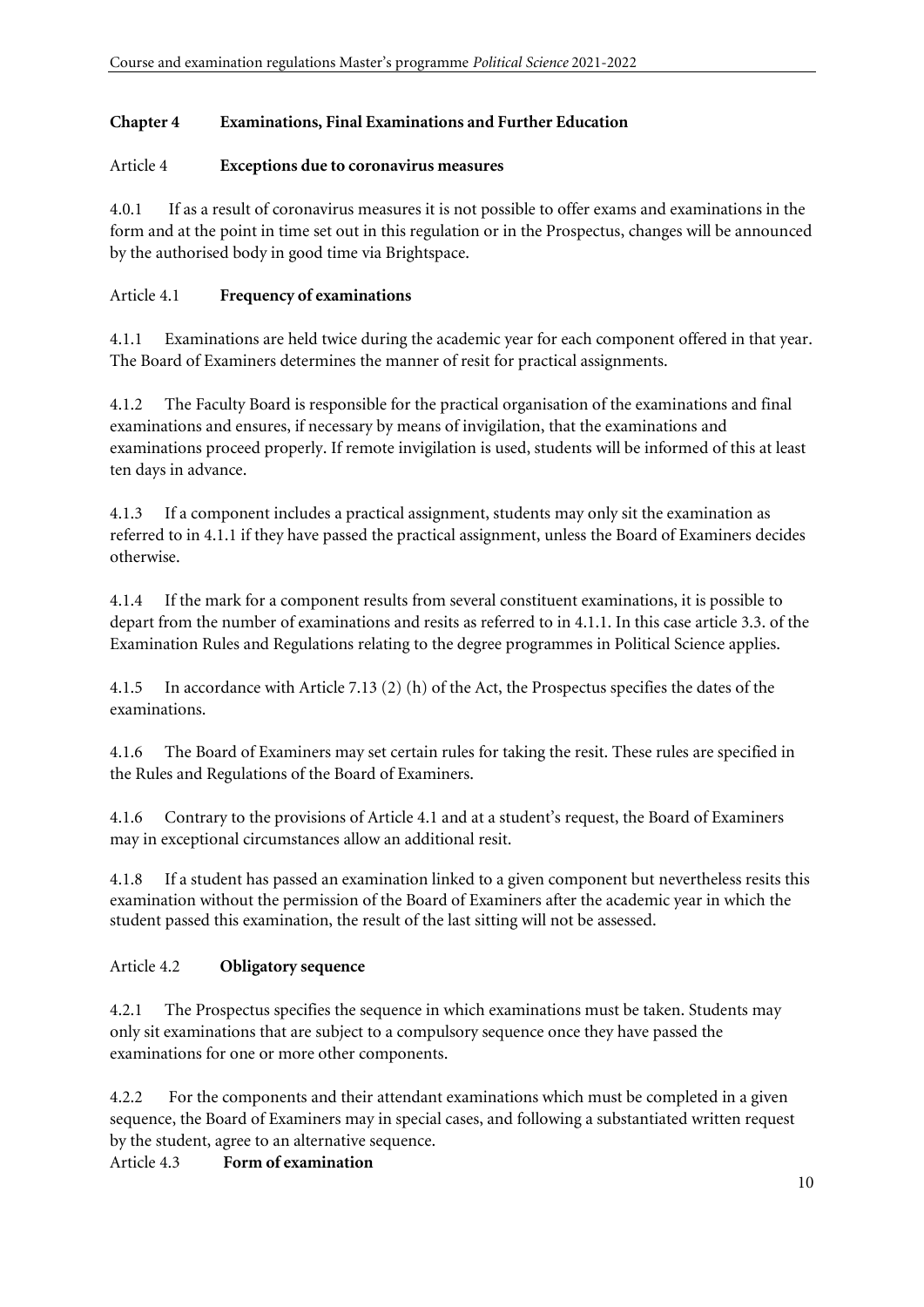4.3.1 The Prospectus states whether an examination or the constituent examinations for a component will take the form of a written, oral or other test.

4.3.2 The procedure during examinations and the guidelines and instructions, as referred to in article 7.12b, paragraph 1 under b of the Act, for assessing and establishing the results of examinations and examinations are described in the 'Rules and Guidelines of the Board of Examiners'.

4.3.3 Students with a disability or chronic medical condition are given the opportunity to apply for individual examination arrangements adjusted to their particular disability or condition. These arrangements may not affect the quality or level of difficulty of the examination. If necessary, the Board of Examiners seeks expert advice, as referred to in the Protocol on Studying with a Disability,<sup>11</sup> before reaching a decision.

4.3.4 In special cases, the Board of Examiners may, at the request of the student and within the scope of the OER, permit a student to sit an examination in another manner than specified in the Prospectus.

4.3.5 Examinations are held in the language(s) of instruction for this programme that are specified in the OER. At the request of the student, the Board of Examiners may permit him or her to sit an examination in another language.

### Article 4.4 **Oral examinations**

4.4.1 Students take oral examinations individually, unless the Board of Examiners decides otherwise.

4.4.2 Oral examinations are public, unless the Board of Examiners or the examiner concerned decides otherwise owing to special circumstances, or unless the student has reservations.

# Article 4.5 **Rules and Regulations of the Board of Examiners**

4.5.1 In accordance with Article 7.12b (3) of the Act, the Board of Examiners establishes rules concerning the performance of its tasks and responsibilities and the measures it can take in the event of fraud.

4.5.2 The Board of Examiners must guarantee that students are entitled to appeal against decisions of the Board of Examiners or the examiners.

# Article 4.6 **Assessment**

4.6.1 The examiner determines the grade immediately after an oral examination has been conducted. The student receives a message about the grade via the University study progress system.

4.6.2 The examiner determines the grade of any written or other form of examination or constituent examination within fifteen working days of the day on which the examination or constituent examination was held. The result is notified to the student. The final grade is recorded in the University study progress system, and the student receives a message about it via that system. The

<sup>&</sup>lt;sup>11</sup> Protocol on Studying with a [Disability](https://www.organisatiegids.universiteitleiden.nl/en/regulations/general/protocol-studying-with-a-disability)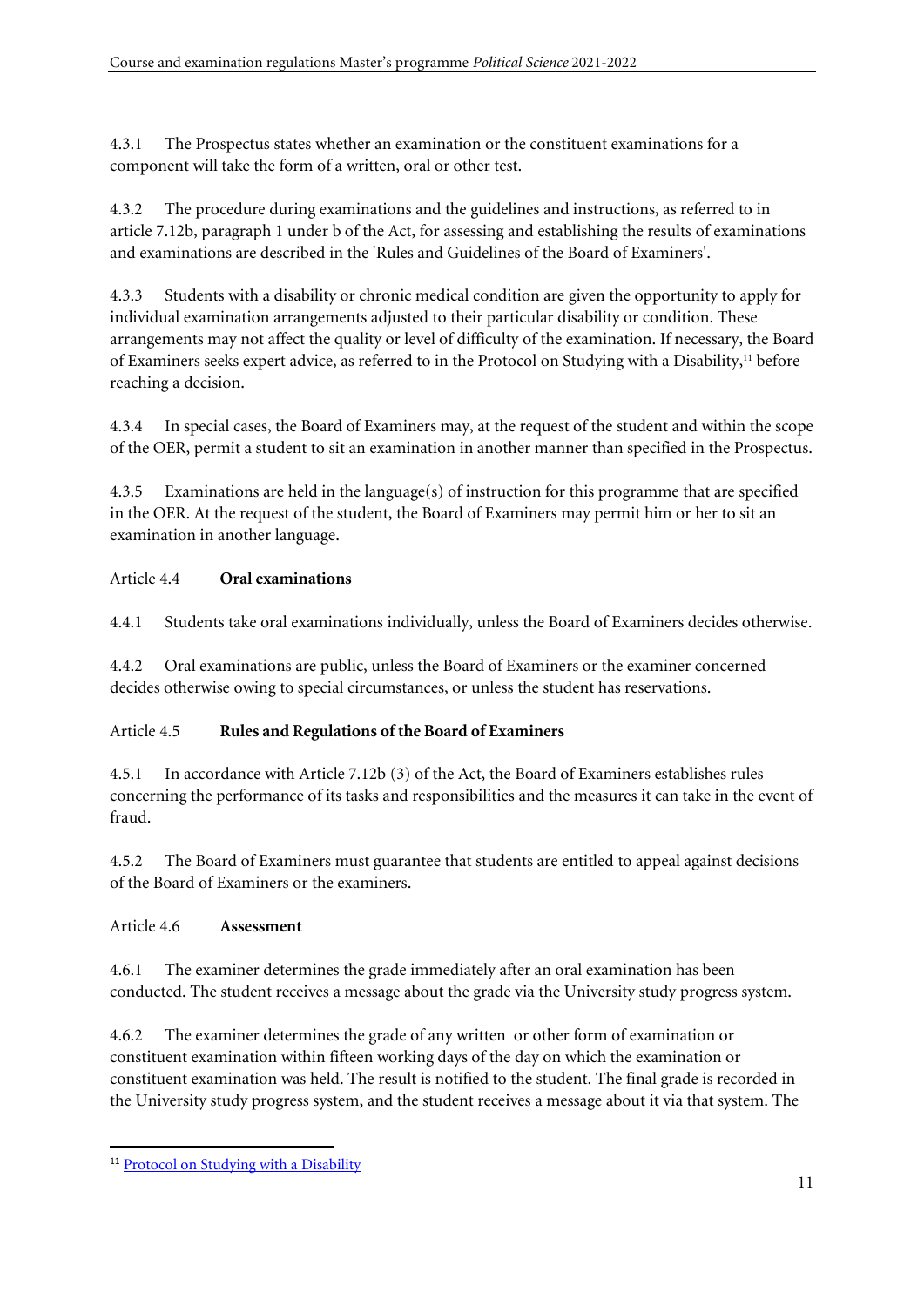student will be informed of the result at least five working days before the next opportunity to resit the relevant examination. If this deadline is not met, the resit can be postponed.

4.6.3 If the examiner is unable to comply with the periods of fifteen and five working days respectively, as specified in Article 4.6.2, the student is notified accordingly in a message sent to the student's u-mail address before this term expires. This message includes the (latest) date by which the student will be informed of the result.

4.6.4 The examination result (final grade; not a partial grade) will be expressed as a whole number or a number to a maximum of one decimal place (only 0,5), between and including 1.0 and 10.0. The result is not expressed as a number between 5.0 and 6.0. A partial result is expressed as a whole number or a number to a maximum of one decimal place.

4.6.5 The examination result is considered to be a pass if it is 6.0 or higher.

4.6.6 Not applicable.

4.6.7 Together with the written or electronic notification of examination results, students are also informed of their right to inspect their graded examination papers, as referred to in Article 4.8, as well as of the appeals procedure.

4.6.8 The Board of Examiners may draw up rules that specify under which conditions it may exercise its power as specified in Article 7.12b (3) of the Act to determine that students do not have to pass every examination and/or under which conditions the results of constituent examinations can compensate for each other. These rules are specified in the Rules and Regulations of the Board of Examiners.

# Article 4.7 **Period of validity of examinations**

4.7.1 The Faculty Board may limit the validity of an examination pass, subject to the authority of the Board of Examiners to extend the period of validity in individual cases. The period of validity of an examination pass may only be limited if the examined knowledge, understanding or skills are demonstrably outdated.

4.7.2 The Board of Examiners may, in accordance with the criteria specified in the Rules and Regulations and at the request of the student, extend the validity of examinations for a period to be specified by the Board itself. In the event of special circumstances in the sense of article 7.51, (2) of the Act the Board of Examiners will act in accordance with the pertinent provisions in article 7.10 (4) of the Act.

4.7.3 The validity period referred to 4.7.1 starts on 1 September of the academic year following that in which the grade was obtained or the exemption granted.

# Article 4.8 **Inspection and feedback session**

4.8.1 Students are entitled to inspect their graded examination within a maximum period of 30 days following the publication of the results of a written or digital examination.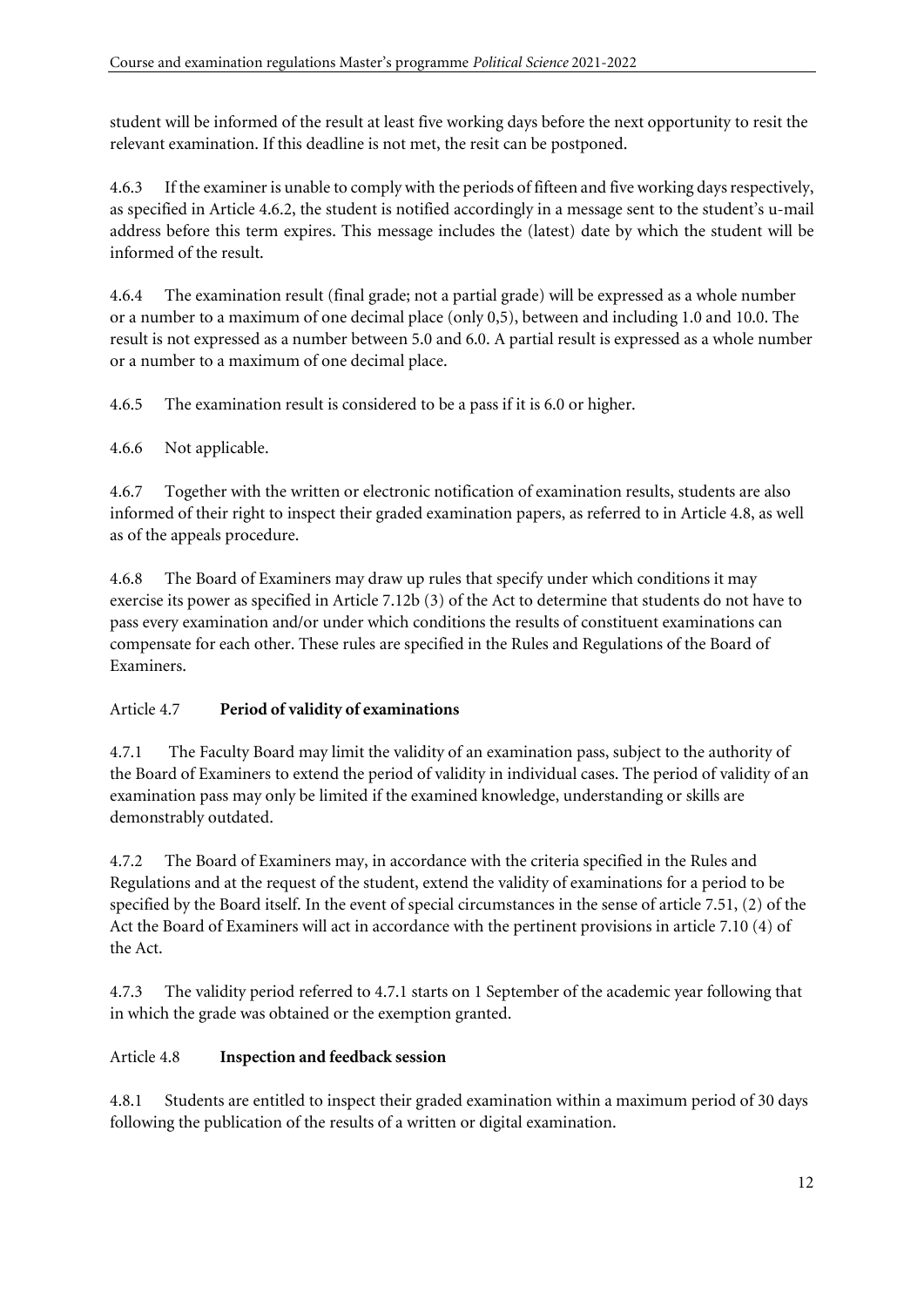4.8.2 During the period referred to in 4.8.1, students may inspect the examination questions and assignments, as well as the grading schemes used to grade the examination.

4.8.3 The time and manner of the inspection and feedback session on the examination are specified in the Prospectus or the digital teaching environment.

4.8.4 The Board of Examiners is authorised to decide whether the inspection of the examination paper and the feedback session are to be collective or individual.

4.8.5 The examiner determines where and when the inspection of the examination paper and the feedback session will take place.

4.8.6 Students who are unable to attend the feedback session due to demonstrable circumstances beyond their control are granted another opportunity, if possible within the period referred to in 4.8.1.

### Article 4.9 **Exemption from examinations and/or practical assignments**

At the student's request and after consultation with the examiner in question, the Board of Examiners may grant the student exemption from one or more examinations or practical assignments if the student:

- has completed a component at a research university or university of applied sciences that is similar in content and level to the component for which the student is requesting exemption, or
- has demonstrated, through relevant work or professional experience, that he or she has acquired sufficient skills and knowledge in relation to the component in question.

#### Article 4.10 **Final examination**

4.10.1 The Board of Examiners awards a degree certificate when there is sufficient proof that the final examination has been passed.

4.10.2 As part of the final examination, the Board of Examiners is entitled to conduct its own evaluation of the knowledge, understanding and skills of the examination candidate and assess the results.

4.10.3 The degree is only conferred once the Executive Board has declared that all procedural requirements (including the requirement to pay tuition fees) have been met. One degree certificate is awarded for each programme. The degree certificate states that the programme or specialisation was delivered by Leiden University.

4.10.4 Pursuant to the regulations referred to in Article 7.11 (3) of the Act, a student who is entitled to graduate may ask the Board of Examiners to postpone graduation, as long as the student has not exceeded the maximum period of nominal enrolment years for the programme in question plus one. 4.10.5 This request must be submitted within five working days of the student receiving notification of his or her final examination results. In the request the student must indicate when he or she wishes to receive the degree certificate.

4.10.6 The Board of Examiners may also approve the request if refusing it would result in a considerable injustice.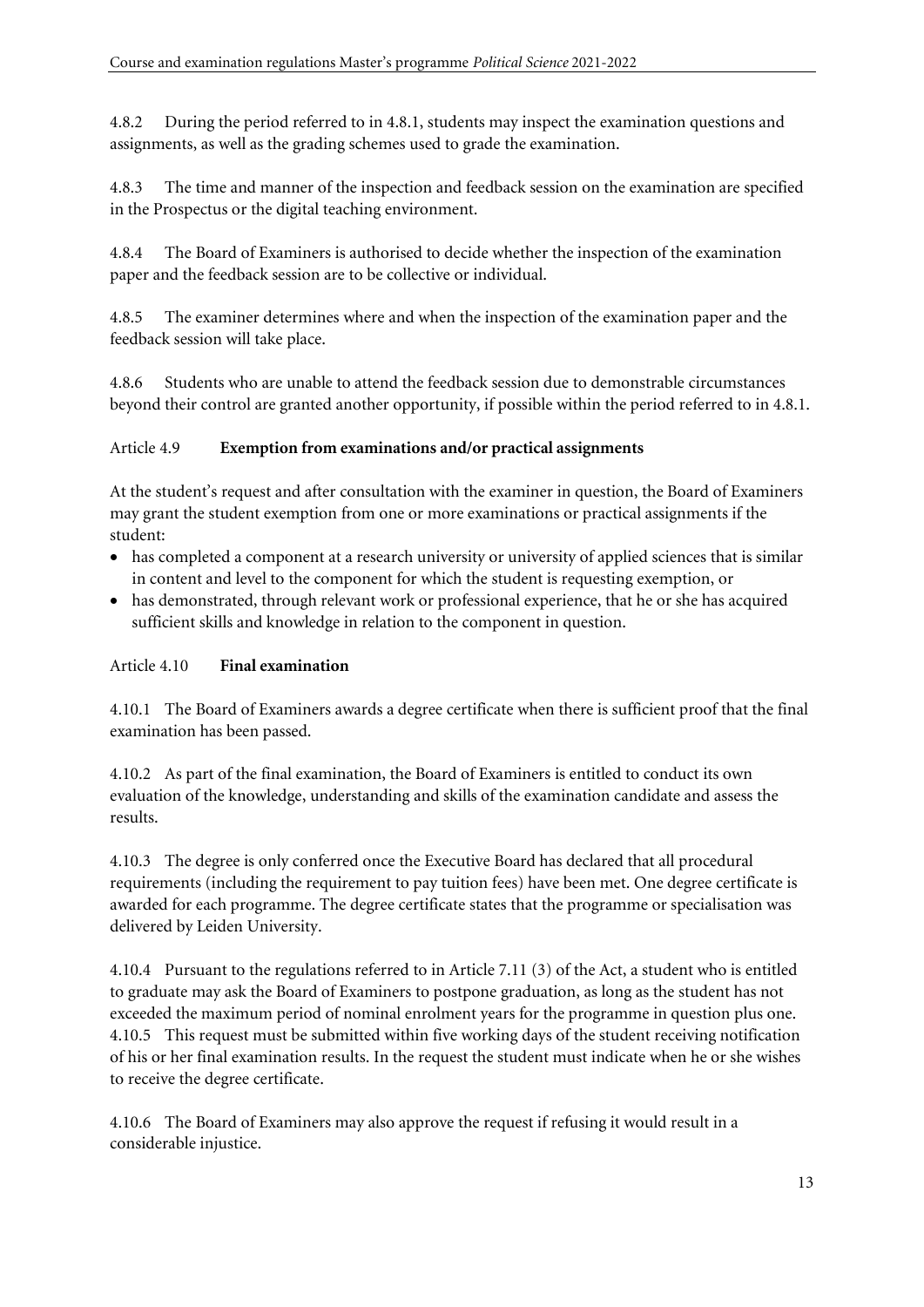4.10.7 A supplement in Dutch and/or in English that conforms to the standard European Diploma Supplement format, including the grading table applicable for the degree programme, is attached to the degree certificate. In addition to the degree certificate, students are issued with a translation of the degree certificate and a certificate in Latin.

### Article 4.11 **The degree**

4.11.1 The degree of Master of Science is awarded to those who have passed the final examination of the programme.

4.11.2 The degree certificate specifies which degree has been awarded.

### Article 4.12 **Degree classification**

4.12.1 The student is awarded a degree classification for the final examination.

4.12.2 The final degree classification is based on the weighted average of the grades obtained for all examinations that form part of the final examination, with the exception of the components for which an exemption was granted or for which the student only obtained a proof of attendance. Components completed from other programmes, including components followed abroad, must be approved by the Board of Examiners.

4.12.3 The weighted average of all grades is determined by multiplying the number of ECTS credits for each component by the grade awarded for this component, adding these together and then dividing the result by the number of credits earned.

4.12.4 Without prejudice to the provisions of 4.12.6 and 4.12.7, the degree certificate and diploma supplement include the 'cum laude' classification if the following conditions are met for the full-time programmes:

- the weighted average for all components is 8.0 or higher;
- the grade for the final assignment of the master's programme is 8.0 or higher;
- the examination was passed within the nominal duration of study  $+1$  year.

The Board of Examiners sets corresponding conditions for part-time programmes, proportionate to the nominal duration of the study programme.

4.12.5 Without prejudice to the provisions of 4.12.6 and 4.12.7, the degree certificate and the diploma supplement include the 'summa cum laude' classification if the following conditions are met for the full-time programmes:

- the weighted average for all components is 9.0 or higher;
- the grade for the final assignment of the master's programme is 9.0 or higher;
- the examination has been passed within the nominal duration of study.

The Board of Examiners sets corresponding conditions for part-time programmes, proportionate to the nominal duration of the study programme.

4.12.6 The Board of Examiners may also decide to award a distinction in other, exceptional cases, on the condition that the weighted average grade does not differ by more than 0.5 from the grades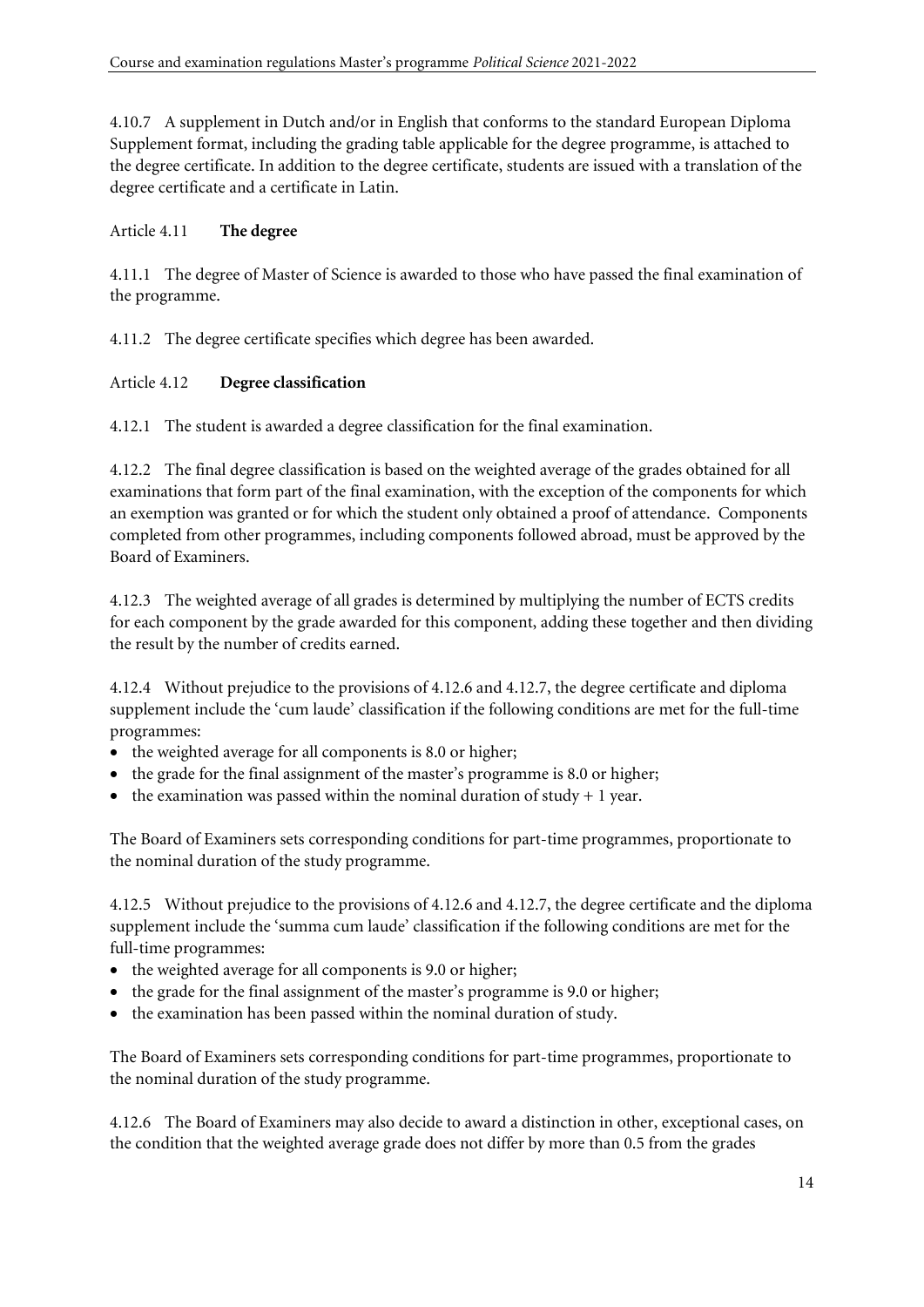stipulated in the fourth and fifth paragraphs above. This may involve such considerations as the student's development throughout his or her study programme, any exceptional performances on the part of the student in completing the final paper or thesis and any other relevant exceptional circumstances.

4.12.7 If a student has been subject to a disciplinary measure as a result of irregularity, fraud or plagiarism, as set out in the Rules and Regulations, he or she is not awarded a distinction.

#### Article 4.13 **Further education**

The degree awarded grants the holder access to a PhD programme.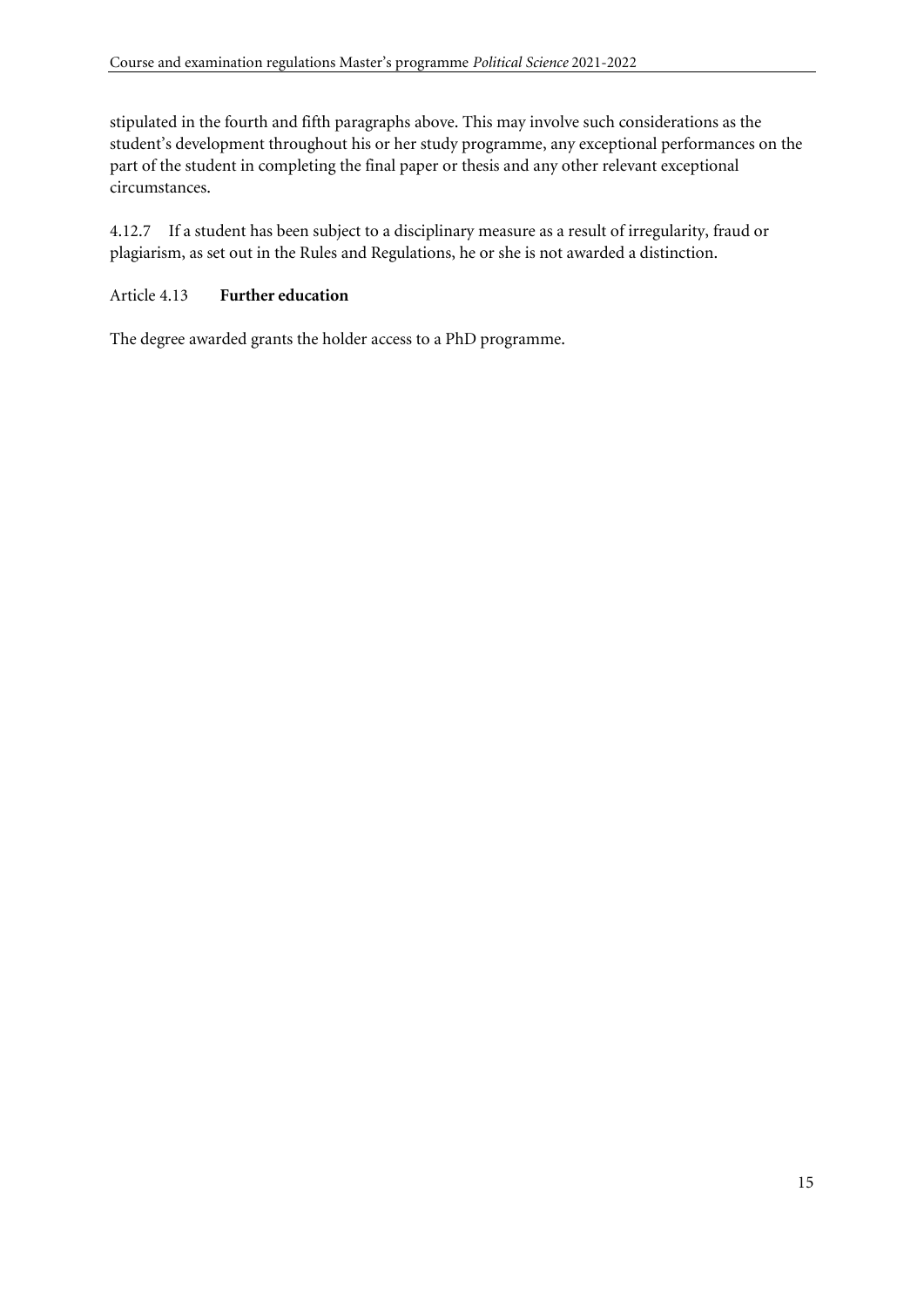#### **Chapter 5 Admission to the Programme**

#### Article 5.1 **Confirmation of admission**

5.1.1 The Faculty Board provides confirmation of admission if the student meets the entry requirements specified in Articles 5.2 and 5.3, as long as the maximum number of students that the Executive Board has determined may be enrolled in the programme has not been exceeded. If admission is on the basis of Article 5.2.1, the proof of registration is also confirmation of admission.

5.1.2 Confirmation of admission must be applied for according to the rules set out in the Regulations for Admission to Master's Programmes.<sup>12</sup>

### Article 5.2 **Admission to the programme**

5.2.1 Pursuant to Article 7.30b (1) of the Act, holders of one of the following degrees or persons who have successfully completed the following prescribed pre-masters programme may be admitted to the programme and one of its specialisations:

- a) bachelor's degree (from a recognized university, as defined by the University) in Political Science, provided the conditions laid out in 5.2.4.1 are fulfilled.
- b) a bachelor's degree in a related discipline, with a minimum of 80 ECTS in Political Science related courses, provided the conditions laid out in 5.2.4.1 are fulfilled. In this case, the student is required to fill in a form to justify that 80 ECTS can be counted as political science relevant subjects for the Admission Committee to consider.

5.2.2 The Board of Admissions may, on request, admit persons to the programme who do not meet the requirements specified in 5.2.1, but who can demonstrate to the satisfaction of the Board of Admissions that they possess the same level of knowledge, understanding and skills as holders of a degree specified 5.2.1, points a and b, possibly under further conditions, without prejudice to the requirements specified in 5.2.4.

Article 5.2.3 Dutch and English languages

5.2.3.1 As further clarification of Article 2.8 concerning command of the language of instruction, a student who wishes to be admitted to an English-taught master's programme must have one of the following diplomas or must meet the criteria of:

- An [International Baccalaureate](http://www.ibo.org/en/programmes/diploma-programme) diploma (with English A);
- A diploma of secondary or higher education completed in Australia, Canada (with the exception of the French-language programmes in Canada), Ireland, Malta, New Zealand, Singapore, the United Kingdom, the United States or South Africa;
- A diploma of an English-taught university degree programme completed at a Dutch research university;
- A pre-university education (VWO) diploma.

<sup>&</sup>lt;sup>12</sup>Regulations for Admission to Master's [Programmes](https://www.organisatiegids.universiteitleiden.nl/en/regulations/general/regulations-for-admission-to-master-programmes)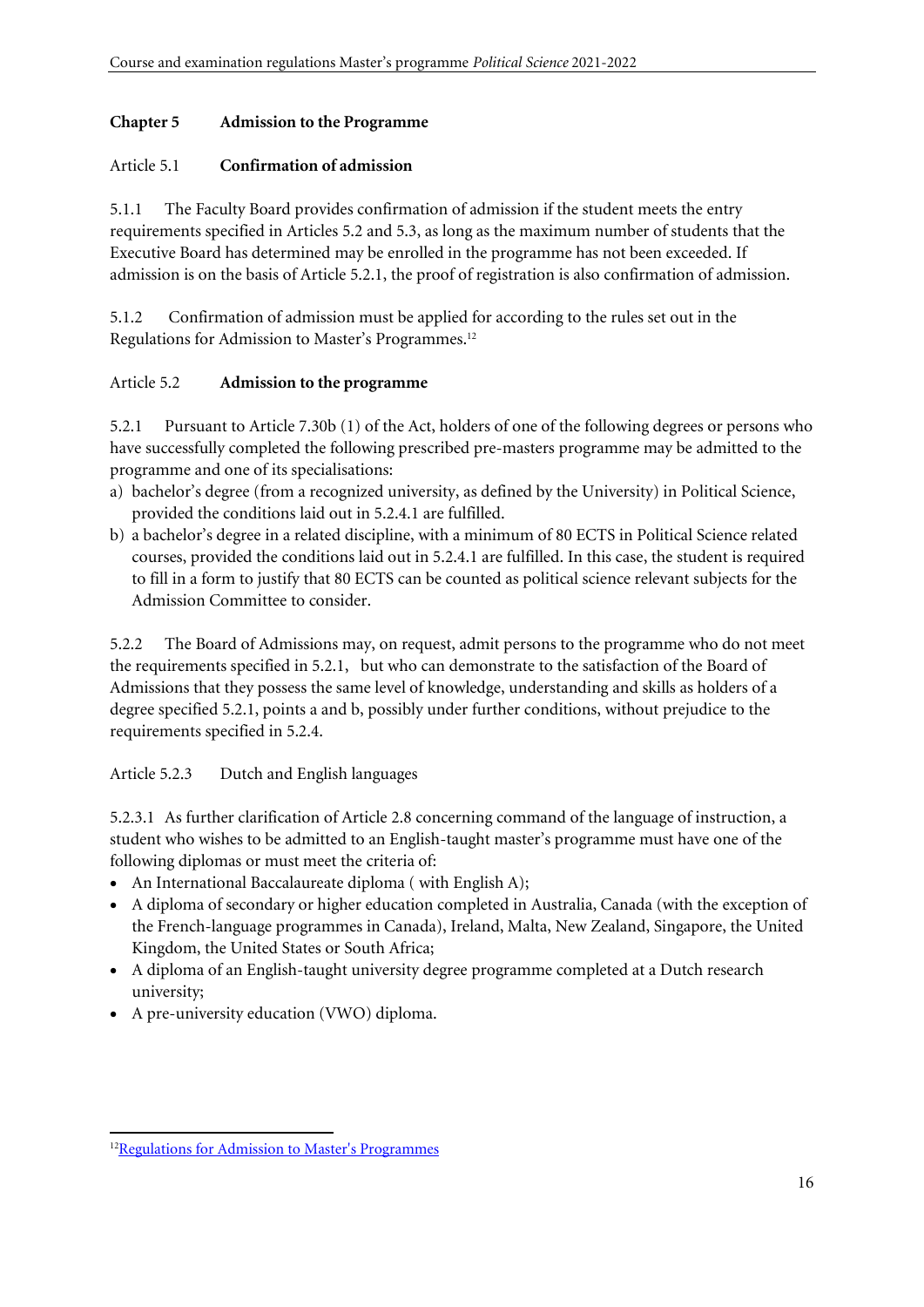5.2.3.2 If a student who wishes to be admitted does not meet the requirements in 5.2.3.1, at least one of the following language requirements can be set:

• IELTS 7.0 with a minimum band score 6.5 for reading, listening, speaking and minimum band score 7.0 for writing, or equivalent<sup>13</sup>;

5.2.3.3 As further clarification of Article 2.8 concerning command of the language of instruction, a student who is not a native Dutch speaker and who wishes to be admitted to a Dutch-taught master's programme must have passed *TUL-gevorderd*.

5.2.3.4 If so wished, the language requirements specified in this article can be included as one of the qualitative admission requirements referred to in Article 5.2.4.

### Article 5.2.4 **Qualitative admission requirements**

5.2.4.1 In addition to the requirements specified in 5.2.1 or 5.2.2, the following qualitative admission requirements apply for the programme pursuant to Article 7.30b (2) of the Act:

- good academic record as evidenced by a grade point average of 7 or higher in the Dutch system (or equivalent). If the student holds more than one bachelor degree, the board of admissions will determine the average grade on the basis of the bachelor degree that is the closest to political science;
- at least 80 EC in political science or political science relevant subjects where the average grade point of the 80 (or more) ECs is 7 or higher in the Dutch system (or equivalent);
- competency in Social Science Research Methodology, as evidenced in coursework.

If a student does not meet the requirement of a grade point average of 7 or higher, the board of admissions will determine whether the student is admissible based on the criteria set in 5.2.4.2.

NB. If the applicant cannot demonstrate competency in Social Science Research Methodology, s/he will be required to take an online course in Introduction to Research Design in Political Science" (3EC).

5.2.4.2 Where article 5.2.4.1 applies, the admission requirements will be implemented as follows: In the case where a student has a GPA of 7 or higher, 80 ECTS in political science or relevant subjects, and competency in Social Science Research Methodology, the Admission Committee will determine this will be based on the degree, motivation letter, references, CV and grade list of the candidate.

If a student does not meet the requirement of a grade point average of 7 or higher, the board of admissions will determine, based on an assessment of the CV, motivation letter, reference letters or other supporting material, whether the student is admissible based on the following:

- The presence of a significant progression of grades, in particular in subjects relevant to the specialization.
- Whether the candidate has grades above 7 in the specific specialization, even though the average final grade is below 7.
- Whether the candidate has successfully completed summer schools and other significant specialized training if related to subject of specialization and if these additional courses have counted for ECTS.

<sup>13</sup> [Equivalency table](https://www.universiteitleiden.nl/binaries/content/assets/studentenwerving/scm/admission-and-application/language-requirements/english_proficiency_masters_programmmes_eng.pdf)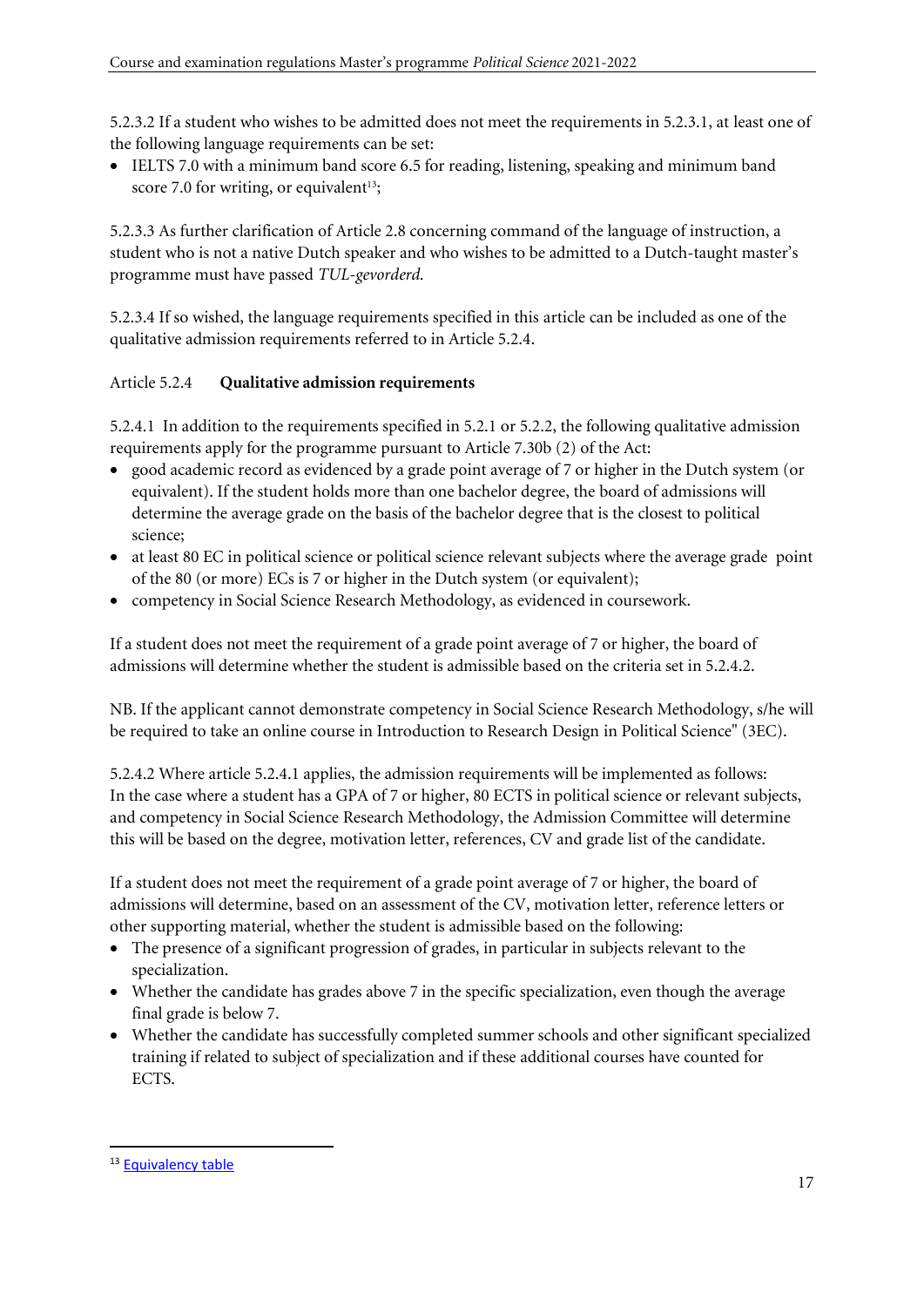• In case an individual applies who has been engaged in professional life prior to their application to the master's, the committee will determine if this professional experience was in the field of specialization for a minimum of two years.

5.2.4.3 Where article 5.2.4.1 applies, the deadline for the admission requirements is as follows: The deadlines for submitting the admission requirements for the September intake are the first of April for applicants who require a visa or residence permit and June 15 for other applicants. The deadlines for the February intake are October 15 for applicants who require a visa or residence permit and the first of December for other applicants.

# Article 5.3 **Deficiencies**

5.3.1 Holders of a bachelor's degree from a research university, a related university bachelor's diploma as referred to in 5.2.1, point b or an equivalent diploma with 5 (may vary from 1 to 15) ECTS of deficiencies, may be admitted to the programme, as long as it may reasonably be expected that they will meet the entry requirements within a reasonable period of time.

5.3.2 Students who still have the deficiencies referred to in 5.3.1 when admitted to the programme may participate in the programme but may not sit any final examinations or examinations that the Faculty Board has specified in its decision to grant admission.

5.3.3 For the admission referred to in 5.3.1 the Board of Admissions assembles a catch-up programme with examination opportunities.

5.3.4 If students are admitted to the programme on the basis of 5.3.1 and must sit examinations to meet the entry requirements, these are not considered part of the curriculum of the master's programme.

# Article 5.4 **Bridging programmes** (Pre-master's)

Not applicable.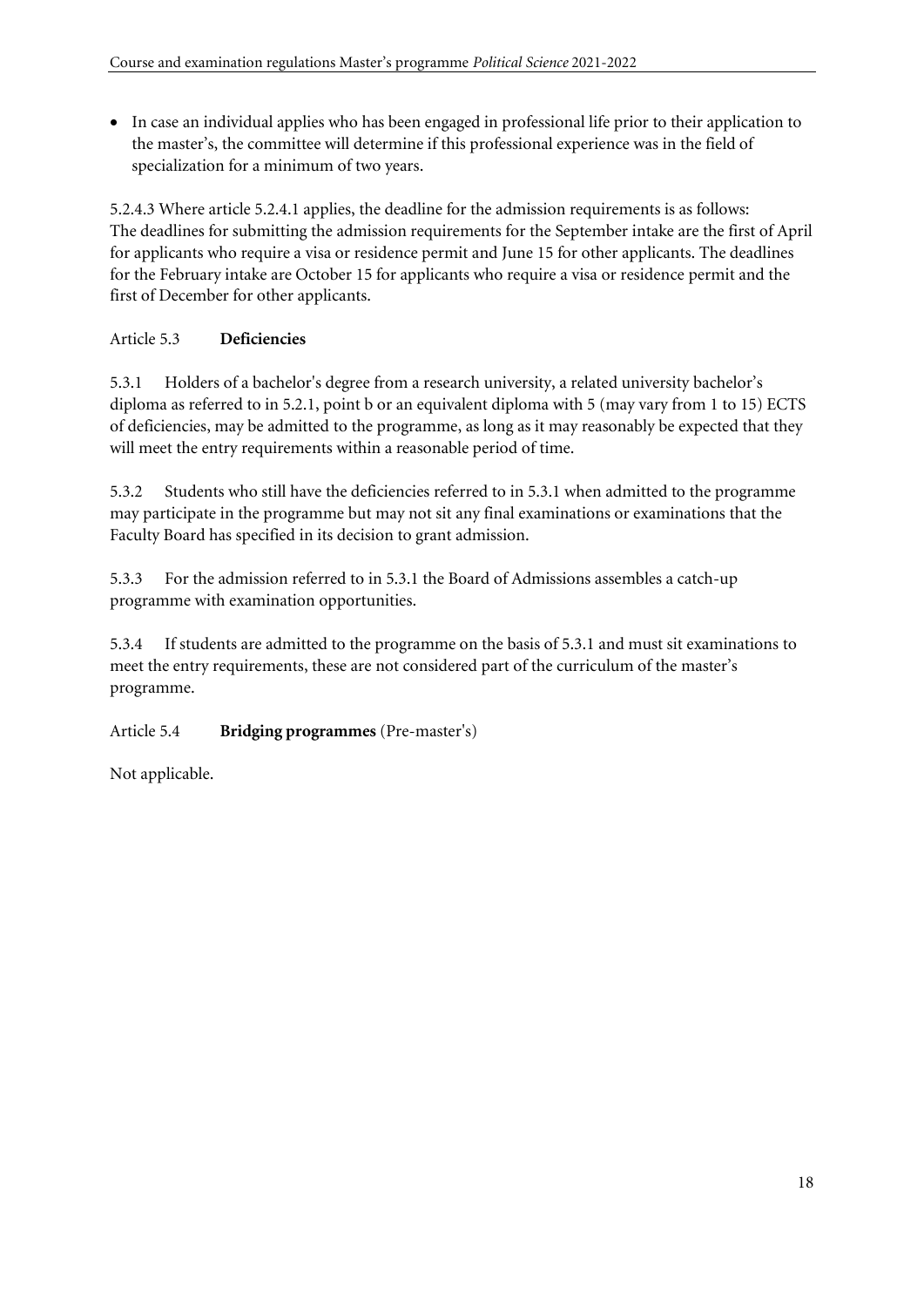#### **Chapter 6 Student Counselling and Study Advice**

#### Article 6.1 **Study progress administration**

6.1.1 The Faculty Board keeps records of the results achieved by individual students.

6.1.2 Students may inspect their results in the study progress system at any time.

### Article 6.2 **Introduction and student counselling**

The programme is responsible for the introduction and student counselling.

### Article 6.3 **Supervision of the thesis/final paper/final report**

6.3.1 The student draws up a plan for the thesis/final paper/final report as referred to in 3.3.2. This plan is based on the study load for this component, as specified in the Prospectus.

6.3.2 The plan referred to in 6.3.1 also specifies the frequency and manner of supervision.

### Article 6.4 **Top-level sport**

Students who engage in top-level sport at a professional level are given the opportunity to adjust their study programme to their sporting activities wherever possible. The programme determines who falls within this category in line with the guidelines drawn up by the Executive Board.

#### Article 6.5 **Disability or chronic medical condition**

Where possible, students with a disability or chronic medical condition are given the opportunity to adjust their study programme to the limitations resulting from their disability or chronic medical condition. The study programme can be adjusted to the individual disability or chronic medical condition of the student in question, but this must not affect the quality or level of difficulty of the components or the final examination curriculum itself. <sup>14</sup>

#### Article 6.7 **Study and internships abroad**

Special measures will be taken for students who suffer from a demonstrable delay in their studies as a result of study or an internship abroad that has been approved by the Board of Examiners, in order to limit the delay.

<sup>&</sup>lt;sup>14</sup>Protocol on Studying with a [Disability](https://www.organisatiegids.universiteitleiden.nl/en/regulations/general/protocol-studying-with-a-disability)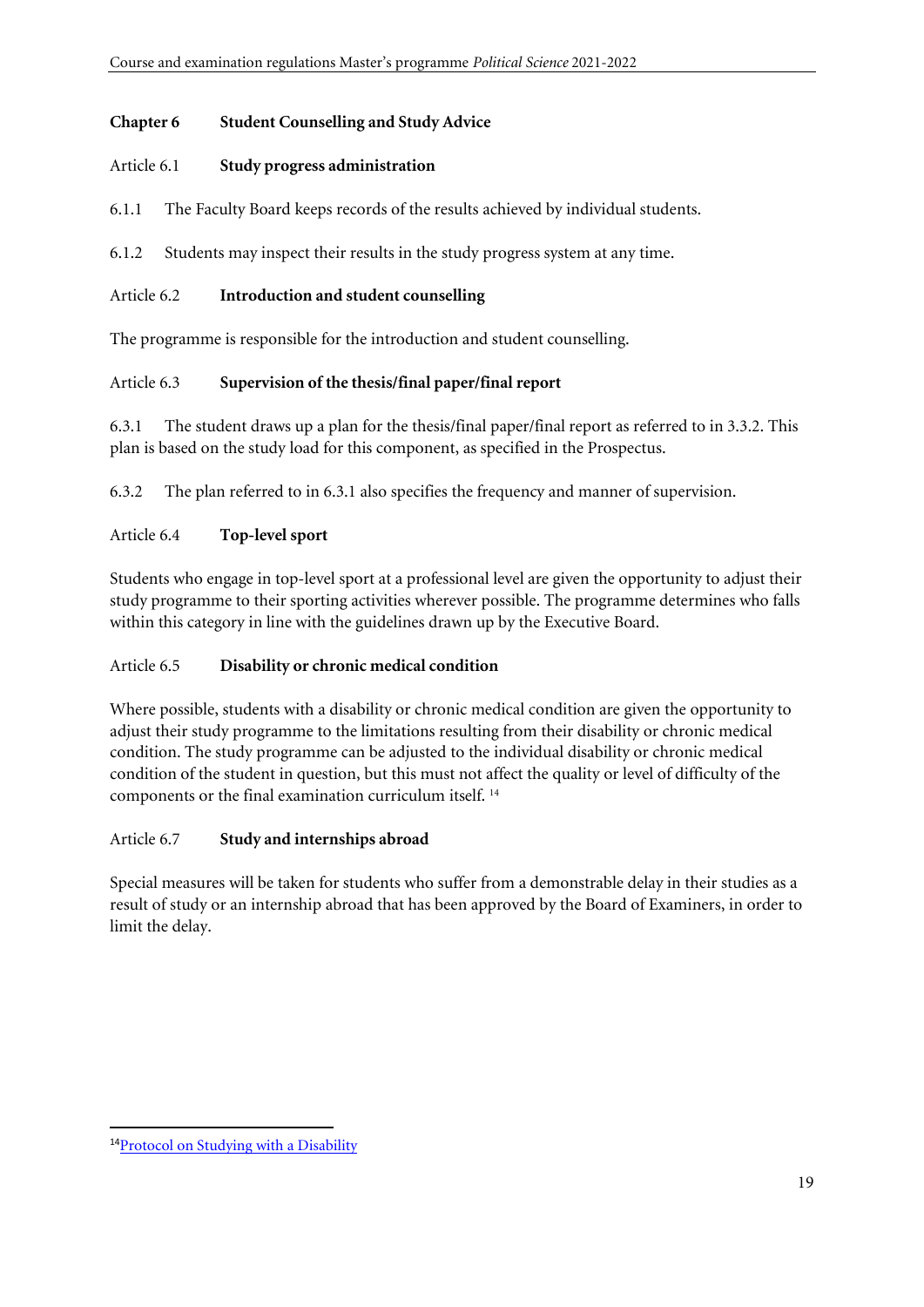#### **Chapter 7 Evaluation of the Programme**

### Article 7.1 **Evaluation of the programme**

The education in the programme is evaluated as follows:

- Courses will be evaluated with a standardized evaluation form at the final exam or final lecture. The results of the evaluations are discussed in the master Programme Committee. The master Programme Committee will advise the Programme Board about possible measures to improve quality.
- The programme is evaluated among master students on an annual basis through a standardized evaluation form. The results are discussed in a meeting between the Directors of Studies and Faculty Board, and in the master Programme Committee. The Programme Board will take measures to improve quality when needed.

The Programme Board/Programme Director will inform the Programme Committee about the outcomes of the evaluation.

### **Chapter 8 Final Provisions**

#### Article 8.1 **Amendments**

8.1.1 Amendments to these regulations are adopted by a separate order of the Faculty Board, with the prior consent of the Faculty Council or the Programme Committee, depending on the topics concerned.

8.1.2 Amendments to these regulations which apply to a particular academic year must be adopted before the start of that year and published in the prescribed manner, unless earlier implementation of an amendment to the regulations is strictly necessary and in all reasonableness does not harm the students' interests.

8.1.3 Amendments to these regulations may not adversely affect any prior decision pertaining to students taken by the Board of Examiners on the basis of these regulations.

#### Article 8.2 **Publication**

The Faculty Board or Programme Board is responsible for publishing these regulations, the Rules and Regulations established by the Board of Examiners, and any amendments to these documents via the University website.

#### Article 8.3 **Term of application**

The Course and Examination Regulations apply for the duration of one academic year.

#### Article 8.4 **Entry into force**

These regulations enter into force on 1 September 2021.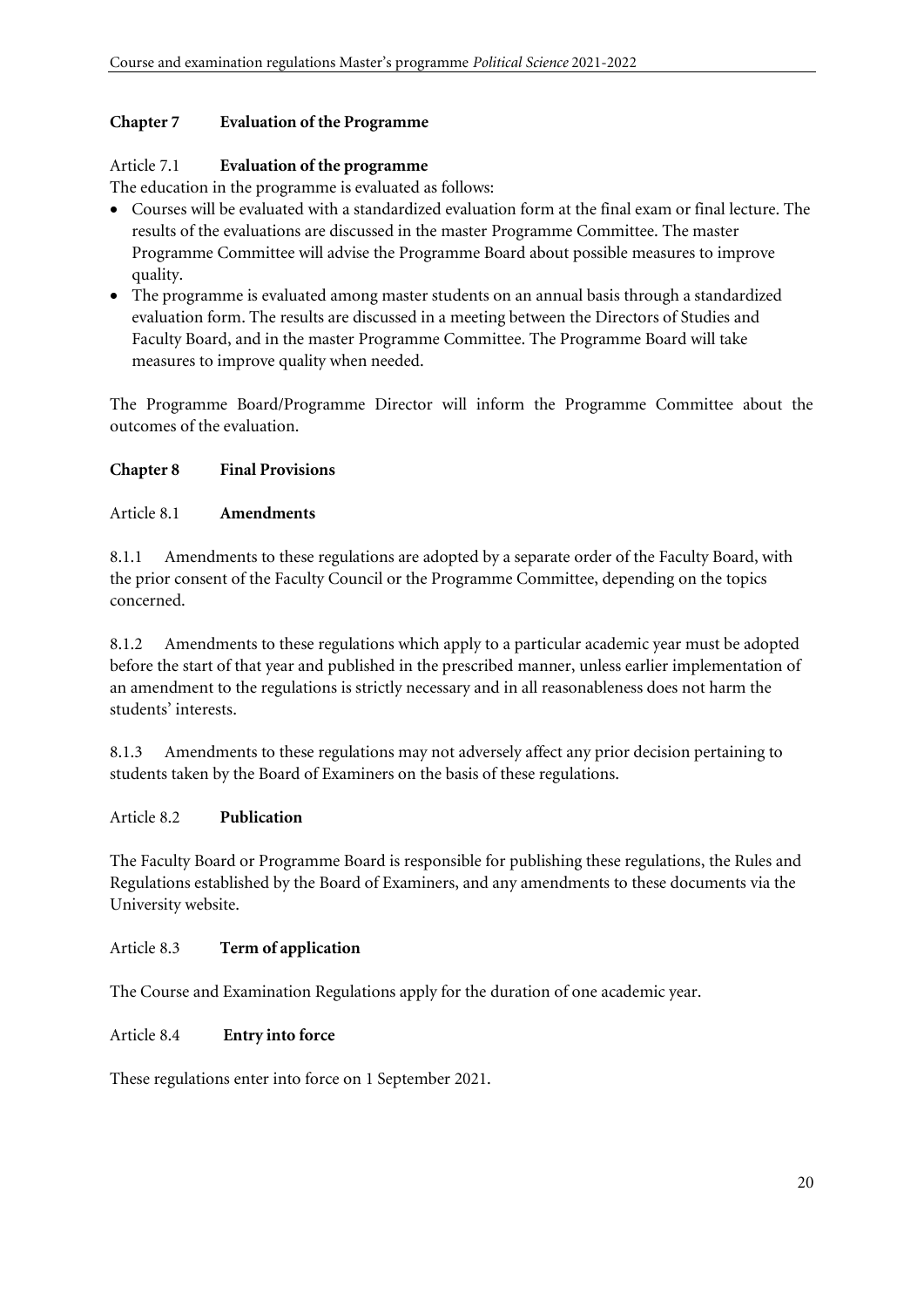### **Appendix 1a**

**The instructional components of the 5\*\*\* specialisations of the master's in Political Science offered in Leiden leading to the degree of Master of Science in Political Science at Leiden University in 2021- 2022 are:** 

#### **September start**

*Specialisations***:**  International Politics Political Legitimacy and Justice Parties, Parliaments and Democracy Nationalism, Ethnic Conflict and Development Dutch Politics/Nederlandse Politiek

| Components:                                  | EС |           | Level |
|----------------------------------------------|----|-----------|-------|
| Great Debates in Political Science **        | 5  | practical | 500   |
| Methods in Political Science **              | 5. | practical | 500   |
| Specialisation Core Course                   | 10 | practical | 500   |
| 2 seminars à 10 EC                           | 20 | practical | 500   |
| 1 Specialisation Thesis Seminar* including   |    |           |       |
| Master's Thesis Proposal and Master's Thesis | 20 | practical | 600   |
|                                              |    |           |       |

#### **OR**

| Great Debates in Political Science**                    | 5  | practical | 500 |
|---------------------------------------------------------|----|-----------|-----|
| Methods in Political Science **                         | 5  | practical | 500 |
| Specialisation Core Course                              | 10 | practical | 500 |
| 1 seminar à 10 EC                                       | 10 | practical | 500 |
| Internship Project Seminar Practical Report****         | 15 | practical | 500 |
| Internship Project Seminar: Thesis (total of 30 EC)**** | 15 | practical | 600 |
|                                                         |    |           |     |

*+ Students who have found an internship placement must submit their internship for approval to ensure academic level and the possibility to conduct research; limited capacity to facilitate and supervise internships and the Internship Project Seminar implies that a maximum of 15 students can follow this option.* 

If a component includes a practical or discussion group, the course instructor can establish a required attendance rule.

In Leiden students take one out of five specialisations that are offered. The student takes the Core Course and the Thesis Seminar within his/her specialisation. The minimum number of participants in a (thesis) seminar is 8. If fewer participants enroll, the (thesis) seminar may be cancelled by the Director of Studies. Also, in case of a small number of participants a thesis seminar may be offered combined for more than one specialisation.

For the respective specialisations the student takes the following Core Course and Thesis Seminar (provisional):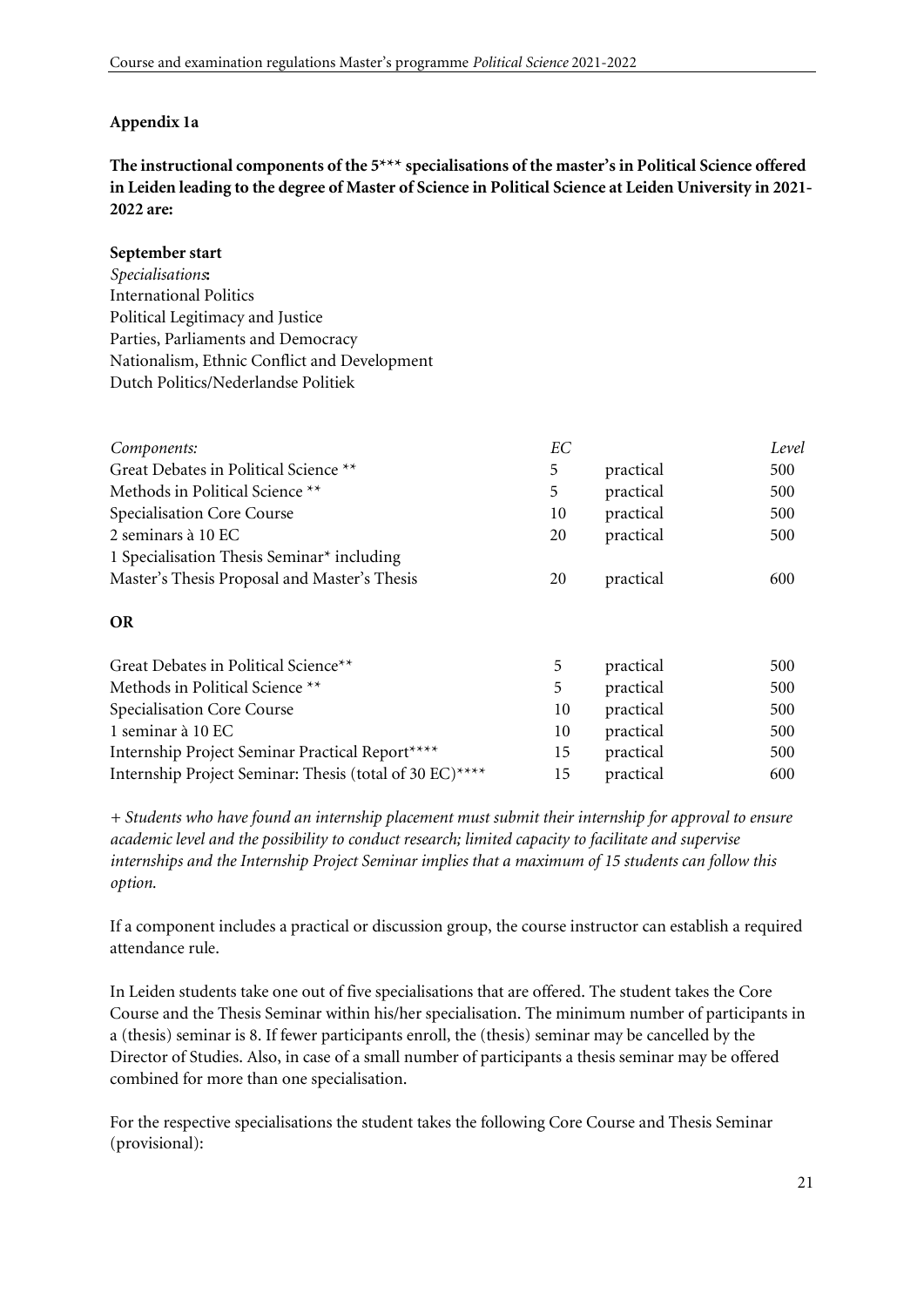Specialisation International Politics: Core Course: Conflict and Cooperation in International Politics Thesis Seminar: subjective to change per academic year. Please see the latest information in the Prospectus.

Specialisation Political Legitimacy and Justice: Core Course: Legitimacy and Political Obligation Thesis Seminar: Political Legitimacy and Justice

Specialisation Parties, Parliaments and Democracy: Core Course: Democracy, Political Parties, and the Challenges of Representation Thesis Seminar: Democracy, Political Parties and the Challenges of Representation

Specialisation Nationalism, Ethnic Conflict and Development: Core Course: Governance and Diversity in Developing Countries Thesis Seminar: subjective to change per academic year. Please see the latest information in the Prospectus.

Specialisation Dutch Politics/Nederlandse Politiek: Core Course: Nederlandse Politieke Instituties Thesis Seminar: Dutch Political Institutions: origin, functioning, and legitimacy

Students choose two elective seminars from the offered seminars in the academic year 2021-2022. The list is subjective to change per academic year, please see the latest information in the Prospectus

\*Students from the September intake complete their thesis seminar in the Spring semester of that academic year. Requests for an exception must be addressed to the Board of Examiners. Students can take the thesis seminar only once in their academic year.

\*\*Students from the September intake complete the compulsory courses Great Debates and Methods in Political Science in the Fall semester of that academic year. Requests for an exception must be addressed to the Board of Examiners. Students can take Great Debates and Methods in Political Science only once in their academic year.

\*\*\*As of September 2019 the specialisation in Dutch Politics/Nederlandse Politiek is offered in Leiden. For students who have started this specialisation before September 2019 in The Hague, the transitional regulations for the mandatory courses The Politics of Policy Making and Policy Evaluation in National and International Contexts are:

The Politics of Policy Making (10 EC) is replaced by an elective seminar (10 EC) from the specialisation Dutch Politics/Nederlandse Politiek as offered in Leiden; Policy Evaluation in National and International Contexts (10 EC) is replaced by an elective seminar (10 EC) from the specialisation Dutch Politics/Nederlandse Politiek as offered in Leiden.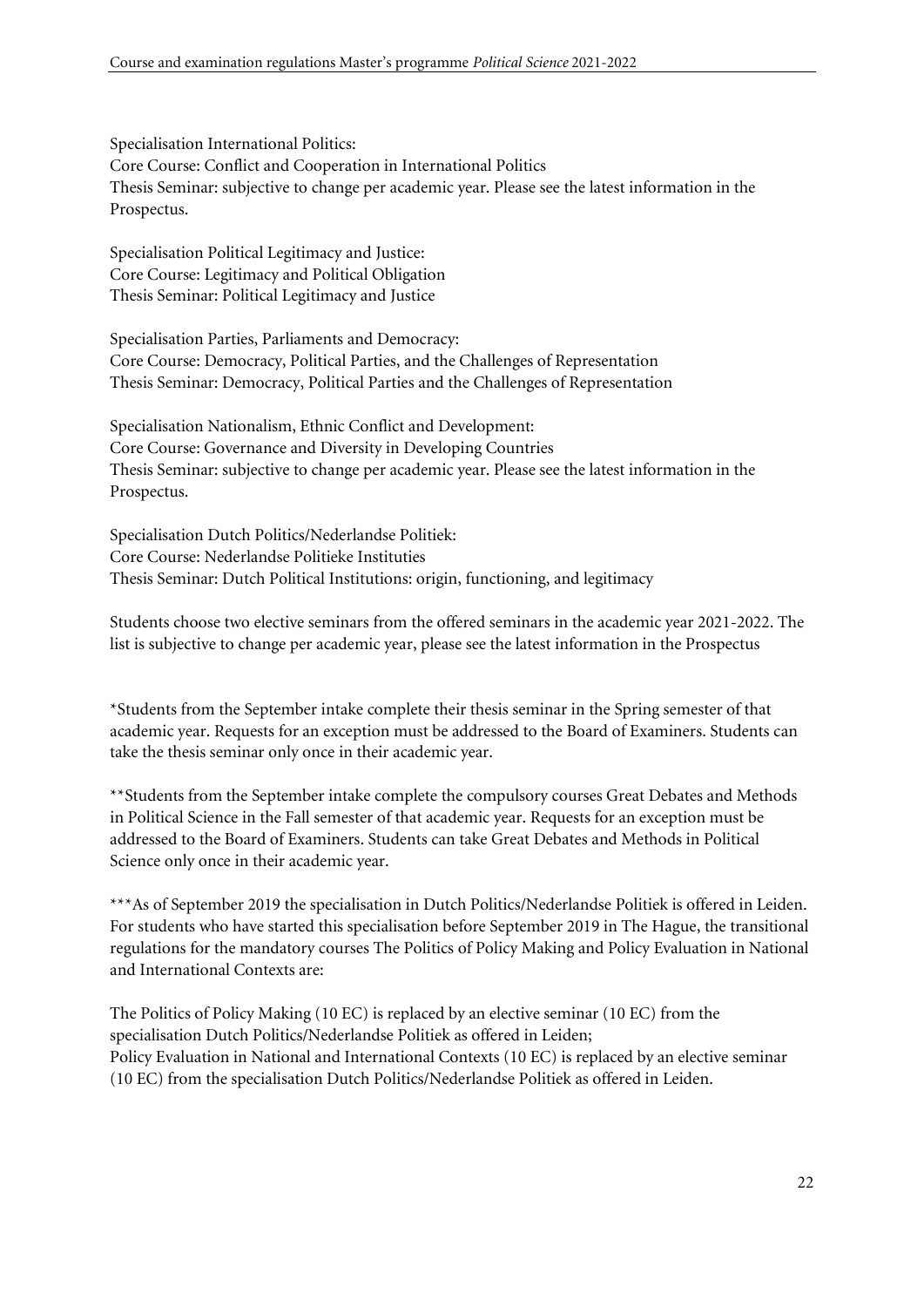\*\*\*\* The Internship Project Seminar Practical Report and the Internship Project Seminar: Thesis, are complementary to one another. Combined the two form the Internship seminar which is 30EC. The EC's will only be awarded when both parts are passed successfully by the student.

# **Appendix 1b**

**The instructional components of the specialisation International Organisation of the master's in Political Science offered in The Hague leading to the degree of Master of Science in Political Science at Leiden University in 2021-2022 are:** 

#### **September start**

| Components:                                               |    | EС        | Level |
|-----------------------------------------------------------|----|-----------|-------|
| Great Debates in Political Science **                     | 5  | practical | 500   |
| Methods in Political Science **                           | 5  | practical | 500   |
| Dynamics of International Organisation                    | 10 | practical | 500   |
| The Politics of Policy-Making: National and International |    |           |       |
| Challenges                                                | 10 | practical | 500   |
| Policy Evaluation in National and International Contexts  | 20 | practical | 500   |
| 1 Specialisation Thesis Seminar <sup>*</sup> including    |    |           |       |
| Master's Thesis Proposal and Master's Thesis              | 20 | practical | 600   |

#### **OR**

| Great Debates in Political Science **                                     | $\mathcal{D}$ | practical | 500 |
|---------------------------------------------------------------------------|---------------|-----------|-----|
| Methods in Political Science **                                           | 5             | practical | 500 |
| Dynamics of International Organisation                                    | 10            | practical | 500 |
| The Politics of Policy-Making: National and International Challenges***10 |               | practical | 500 |
| Internship Project Seminar Practical Report*****                          | 15            | practical | 500 |
| Internship Project Seminar: Thesis (total of 30 EC)*****                  | 15            | practical | 600 |

*+ Students who have found an internship placement must submit their internship for approval to ensure academic level and the possibility to conduct research; limited capacity to facilitate and supervise internships and the Internship Project Seminar implies that a maximum of 15 students can follow this option.* 

If a component includes a practical or discussion group, the course instructor can establish a required attendance rule.

In The Hague students can follow the specialisation International Organisation. The student takes the Core Course and the Thesis Seminar within his/her specialisation. The minimum number of participants in a (thesis) seminar is 8. If fewer participants enroll, the (thesis) seminar may be cancelled by the Director of Studies. In case of small numbers of participants a thesis seminar may be offered combined for more than one specialisation.

Within the specialisation International Organisation the student takes the following Core Course and Thesis Seminar (provisional):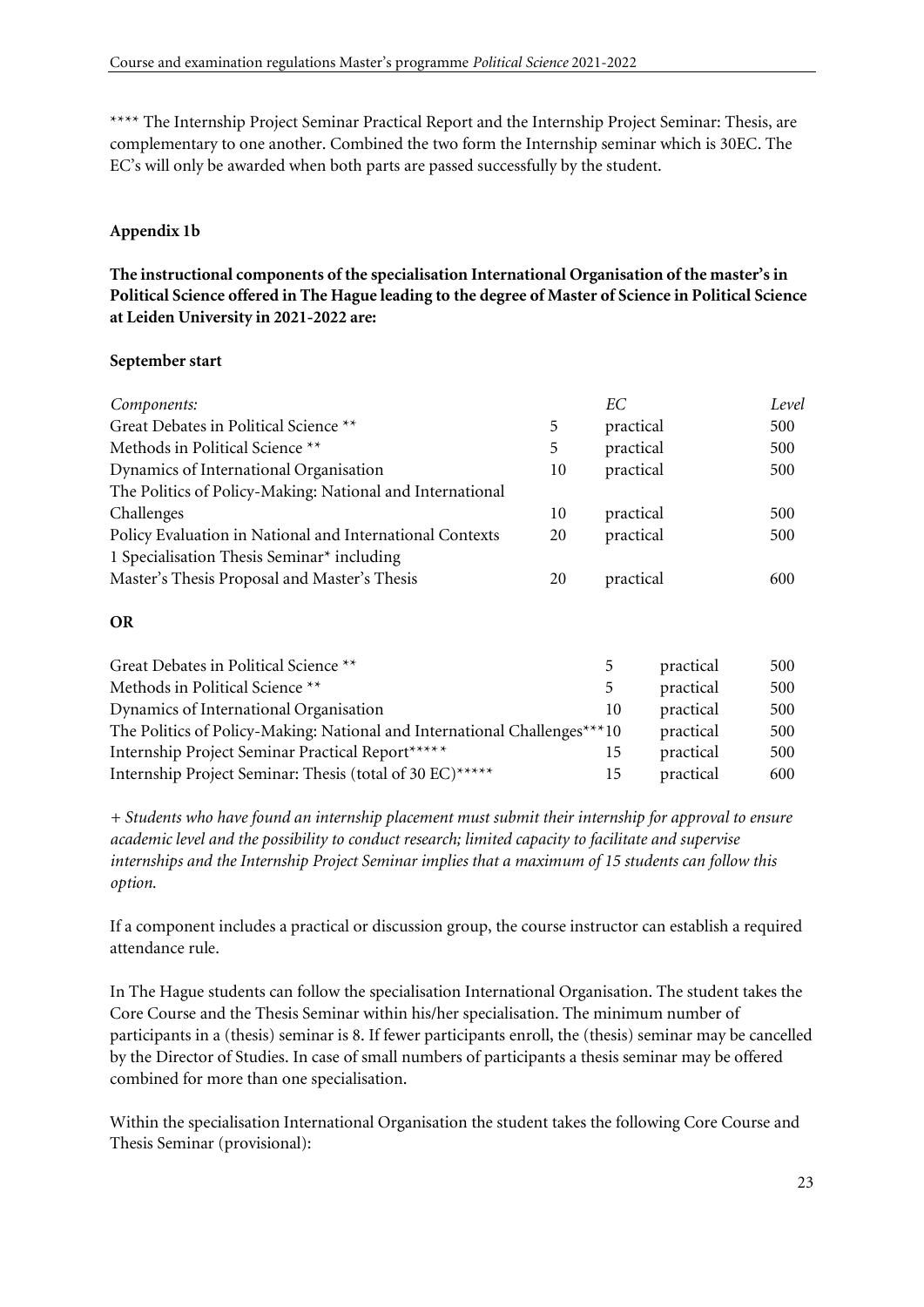Core Course: Dynamics of International Organisation Thesis Seminar: International Organisation

\* Students from the September intake complete their thesis seminar in the Spring semester of that academic year. Requests for an exception must be addressed to the Board of Examiners. Students can take the thesis seminar only once in their academic year.

\*\* Students from the September intake complete the compulsory courses Great Debates and Methods in Political Science in the Fall semester of that academic year. Requests for an exception must be addressed to the Board of Examiners. Students can take Great Debates and Methods in Political Science only once in their academic year.

\*\*\* Students from the September intake complete the course The Politics of Policy-Making in block II: November-December. Students can take the course The Politics of Policy-Making only once in their academic year.

\*\*\*\* Students from the September intake complete the course Policy Evaluation in block III: February-March. Students can take the course Policy Evaluation only once in their academic year.

\*\*\*\*\* The Internship Project Seminar Practical Report and the Internship Project Seminar: Thesis, are complementary to one another. Combined the two form the Internship seminar which is 30EC. The EC's will only be awarded when both parts are passed successfully by the student.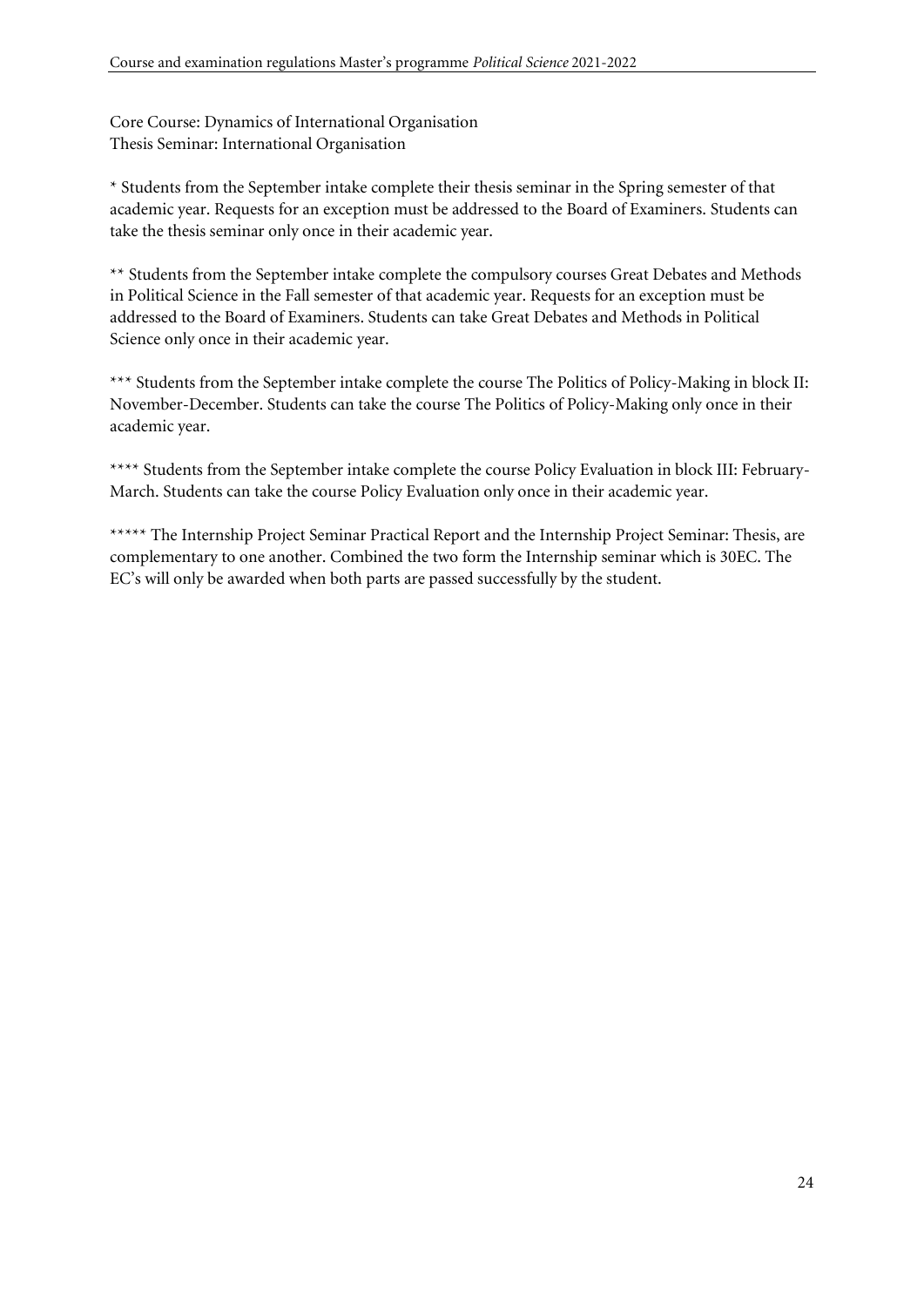### **Appendix 2a**

#### **February start**

Students who start **the master's in Political Science (5 specialisations offered in Leiden)** in February 2022 take the compulsory courses Great Debates and Methods in Political Science and choose 2 seminars à 10 EC in their first semester (February-June). In the Fall semester they take the Specialisation Core Course and the Specialisation Thesis Seminar.

*Specialisations***:**  International Politics Political Legitimacy and Justice Parties, Parliaments and Democracy Nationalism, Ethnic Conflict and Development Dutch Politics/Nederlandse Politiek

| Components:                                   | EС |           | Level |
|-----------------------------------------------|----|-----------|-------|
| Great Debates in Political Science **         | 5  | practical | 500   |
| Methods in Political Science **               | 5  | practical | 500   |
| Two seminars à 10 EC                          | 20 | practical | 500   |
| Specialisation Core Course                    | 10 | practical | 500   |
| Specialisation Thesis Seminar* (including     |    |           |       |
| Master's Thesis Proposal and Master's Thesis) | 20 | practical | 600   |

#### **OR**

| Great Debates in Political Science **                   | $\mathcal{D}$ | practical | 500 |
|---------------------------------------------------------|---------------|-----------|-----|
| Methods in Political Science **                         | 5             | practical | 500 |
| One seminar à 10 EC                                     | 10            | practical | 500 |
| Specialisation Core Course                              | 10            | practical | 500 |
| Internship*** including Practical Report +              | 15            | practical | 500 |
| Internship Project Seminar: Thesis (total of 30 EC)**** | 15            | practical | 600 |

*+ Students who have found an internship placement must submit their internship for approval to ensure academic level and the possibility to conduct research; limited capacity to facilitate and supervise internships and the Internship Project Seminar implies that a maximum of 15 students can follow this option.* 

If a component includes a practical or discussion group the course instructor can establish a required attendance rule.

#### **Semester 1 (February-June) for February-intake 2022:**

| Great Debates in Political Science <sup>**</sup> | 5 practical      | 500 |
|--------------------------------------------------|------------------|-----|
| Methods in Political Science **                  | 5 practical 500  |     |
| Two seminars à 10 EC                             | 20 practical 500 |     |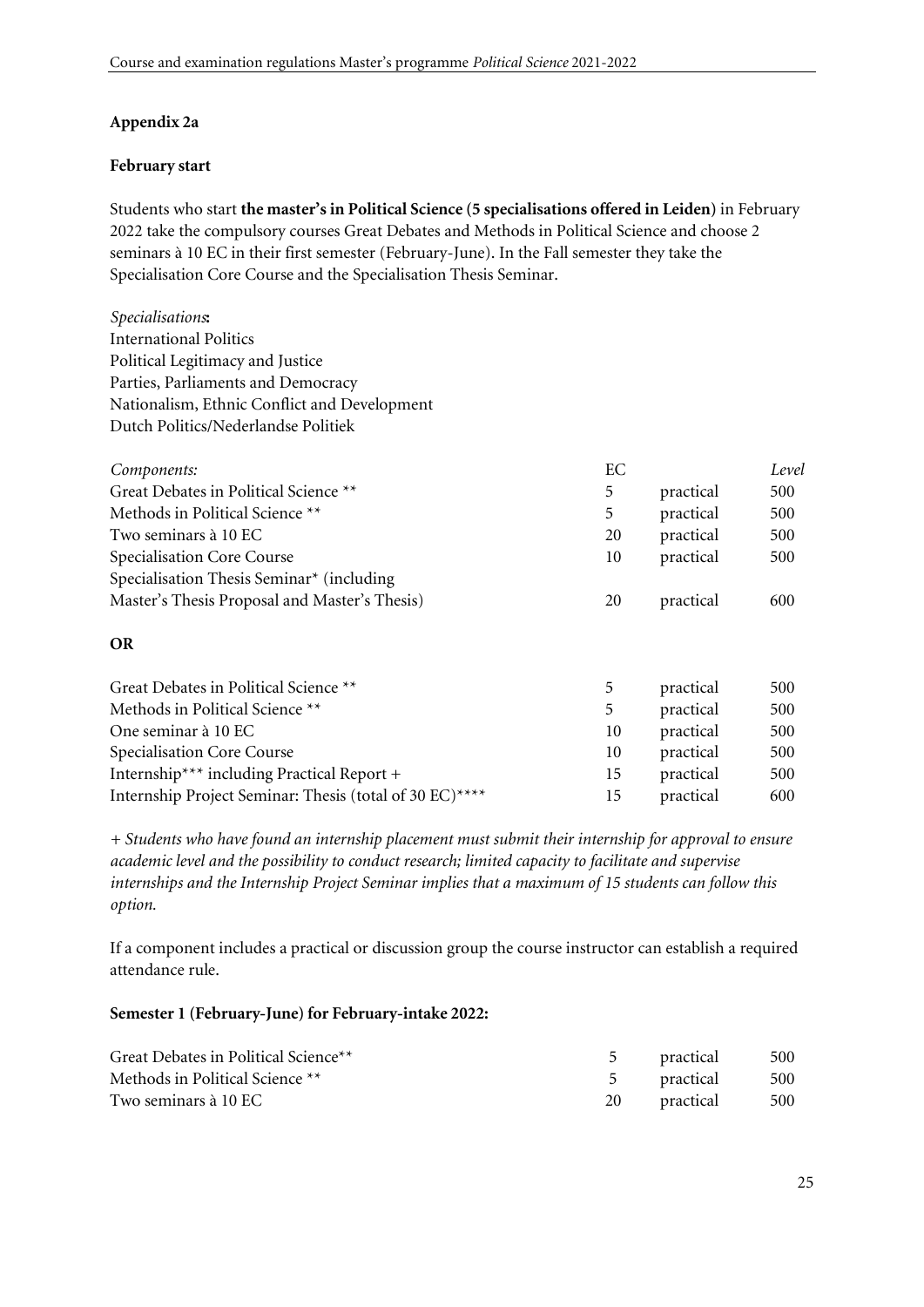Students choose two elective seminars from the offered seminars in the academic year 2021-2022. The list is subjective to change per academic year, please see the latest information in the Prospectus

*The minimum number of participants in a seminar is 8. If fewer participants enroll, the seminar may be cancelled by the Director of Studies.*

#### **Semester 2 (September-January) for February-intake 2022:**

| Specialisation Core Course                           | 10 practical | - 500 |
|------------------------------------------------------|--------------|-------|
| Specialisation Thesis Seminar <sup>*</sup> including | 20 practical | 600   |
| Master's Thesis Proposal and Master's Thesis         |              |       |

#### **OR**

| Specialisation Core Course                                                                                   | 10 practical 500 |  |
|--------------------------------------------------------------------------------------------------------------|------------------|--|
| Internship*** ( <i>note: takes place from June till August</i> ) incl. Practical Report $+$ 15 practical 500 |                  |  |
| Internship Project Seminar: Thesis (total of 30 EC)****                                                      | 15 practical 600 |  |

In Leiden students take one out of five specialisations that are offered. The student takes the Core Course and the Thesis Seminar within his/her specialisation. The minimum number of participants in a (thesis) seminar is 8. If fewer participants enroll, the (thesis) seminar may be cancelled by the Director of Studies. Also, in case of small numbers of participants a thesis seminar may be offered combined for more than one specialisation.

For the respective specialisations the student takes the following Core Course and Thesis Seminar (provisional):

Specialisation International Politics: Core Course: Conflict and Cooperation in International Politics Thesis Seminar: subjective to change per academic year. Please see the latest information in the Prospectus.

Specialisation Political Legitimacy and Justice: Core Course: Legitimacy and Political Obligation Thesis Seminar: Political Legitimacy and Justice

Specialisation Parties, Parliaments and Democracy: Core Course: Democracy, Political Parties, and the Challenges of Representation Thesis Seminar: The Parliamentary Arena

Specialisation Nationalism, Ethnic Conflict and Development: Core Course: Governance and Diversity in Developing Countries Thesis Seminar: subjective to change per academic year. Please see the latest information in the Prospectus.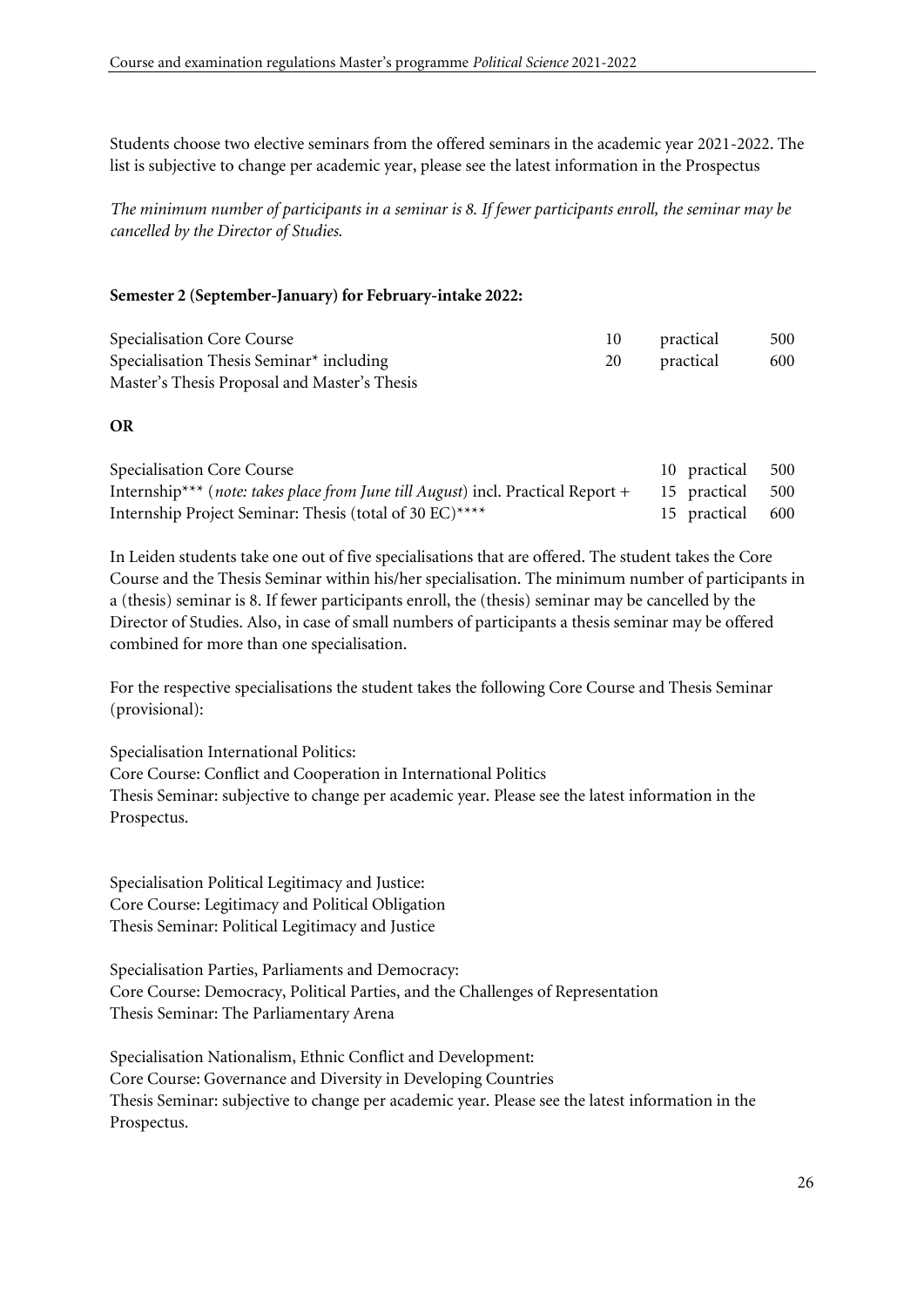Specialisation Dutch Politics/Nederlandse Politiek: Core Course: Nederlandse Politieke Instituties Thesis Seminar: The Parliamentary Arena

\*Students from the February intake complete their thesis seminar in the Fall semester of that academic year. Requests for an exception must be addressed to the Board of Examiners. Students can take the thesis seminar only once in their academic year.

\*\* Students from the February intake complete the compulsory courses Great Debates and Methods in Political Science in the Spring semester of that academic year. Requests for an exception must be addressed to the Board of Examiners. Students can take Great Debates and Methods in Political Science only once in their academic year.

\*\*\* Students from the February intake who are considering to do the Internship Track are advised to contact their study advisor to discuss the consequences for their programme structure and study plan.

\*\*\*\* The Internship Project Seminar Practical Report and the Internship Project Seminar: Thesis, are complementary to one another. Combined the two form the Internship seminar which is 30EC. The EC's will only be awarded when both parts are passed successfully by the student.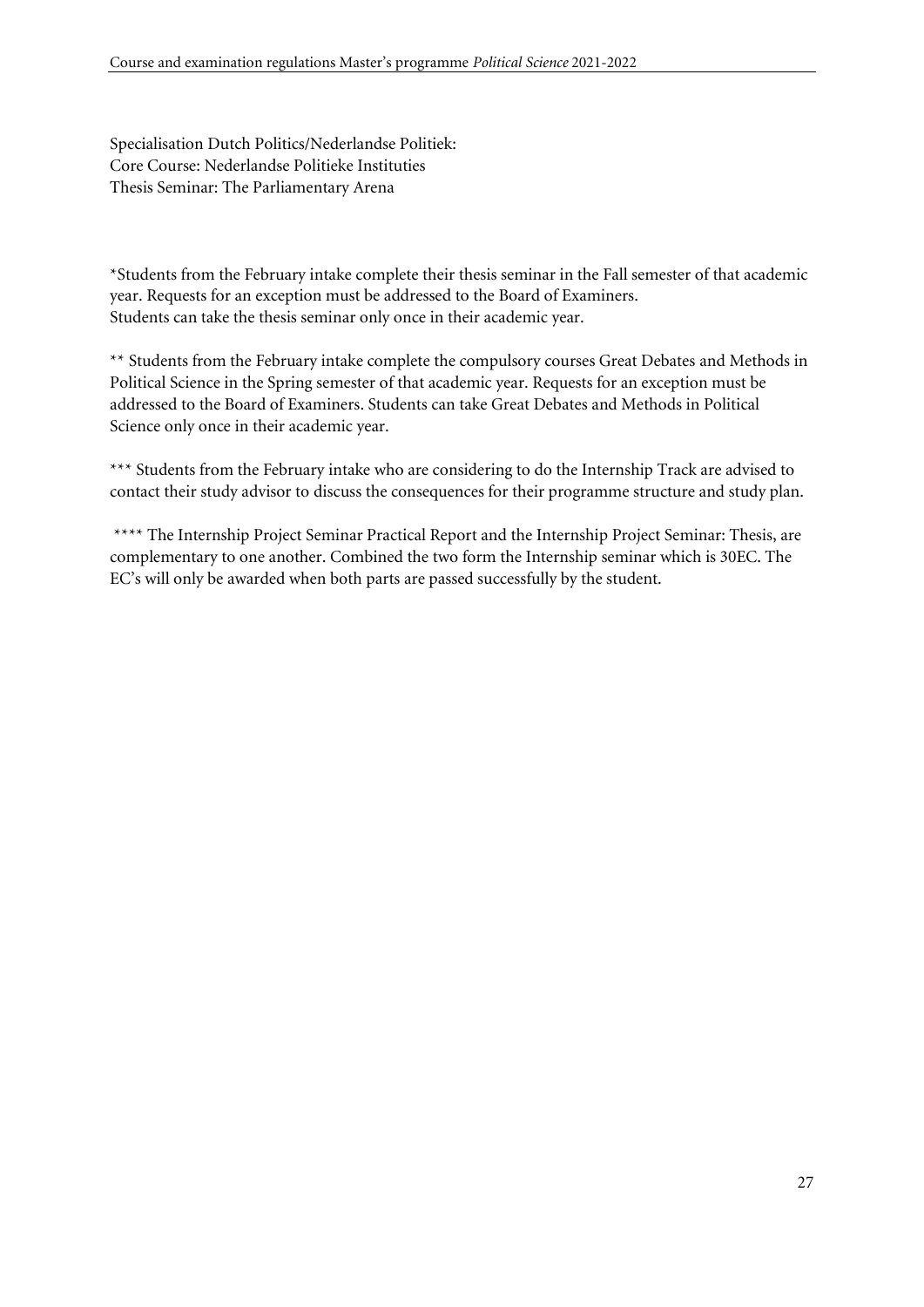### **Appendix 2b**

#### **February start**

Students who start **the master's in Political Science, specialisation International Organisation, offered in The Hague** in February 2021 take the compulsory courses Methods in Political Science, and they take the course The Politics of Policy-Making and the course Policy Evaluation in their first semester (February-June). In the Fall semester of academic year 2020-2021 they take the Specialisation Core Course and the Specialisation Thesis Seminar.

#### *Specialisation International Organisation*

| Components:                                                               | ЕC            | Level         |
|---------------------------------------------------------------------------|---------------|---------------|
| Great Debates in Political Science**                                      | 5             | practical 500 |
| Methods in Political Science **                                           | 5             | practical 500 |
| The Politics of Policy-Making: National and International Challenges***10 | practical 500 |               |
| Policy Evaluation in National and International Contexts****              | 10            | practical 500 |
| Dynamics of International Organisation                                    | 10            | practical 500 |
| Specialisation Thesis Seminar* including                                  |               |               |
| Master's Thesis Proposal and Master's Thesis                              | 20            | practical 600 |
| <b>OR</b>                                                                 |               |               |
| Great Debates in Political Science **                                     | 5             | practical 500 |

| Great Debates in Political Science T                                      |               | practical 500 |
|---------------------------------------------------------------------------|---------------|---------------|
| Methods in Political Science **                                           |               | practical 500 |
| Dynamics of International Organisation                                    | 10            | practical 500 |
| The Politics of Policy-Making: National and International Challenges***10 | practical 500 |               |
| Internship****** including Practical Report +                             | 15            | practical 500 |
| Internship Project Seminar: Thesis (total of 30 EC)******                 | 15            | practical 600 |

*+ Students who have found an internship placement must submit their internship for approval to ensure academic level and the possibility to conduct research; limited capacity to facilitate and supervise internships and the Internship Project Seminar implies that a maximum of 15 students can follow this option.* 

If a component includes a practical or discussion group, the course instructor can establish a required attendance rule.

#### **Semester 1 (February-June) for February-intake 2022:**

| Great Debates in Political Science**                                    |    | practical 500 |
|-------------------------------------------------------------------------|----|---------------|
| Methods in Political Science **                                         |    | practical 500 |
| The Politics of Policy Making: National and International Challenges*** | 10 | practical 500 |
| Policy Evaluation in National and International Contexts****            | 10 | practical 500 |

#### **Semester 2 (September-January) for February-intake 2022:**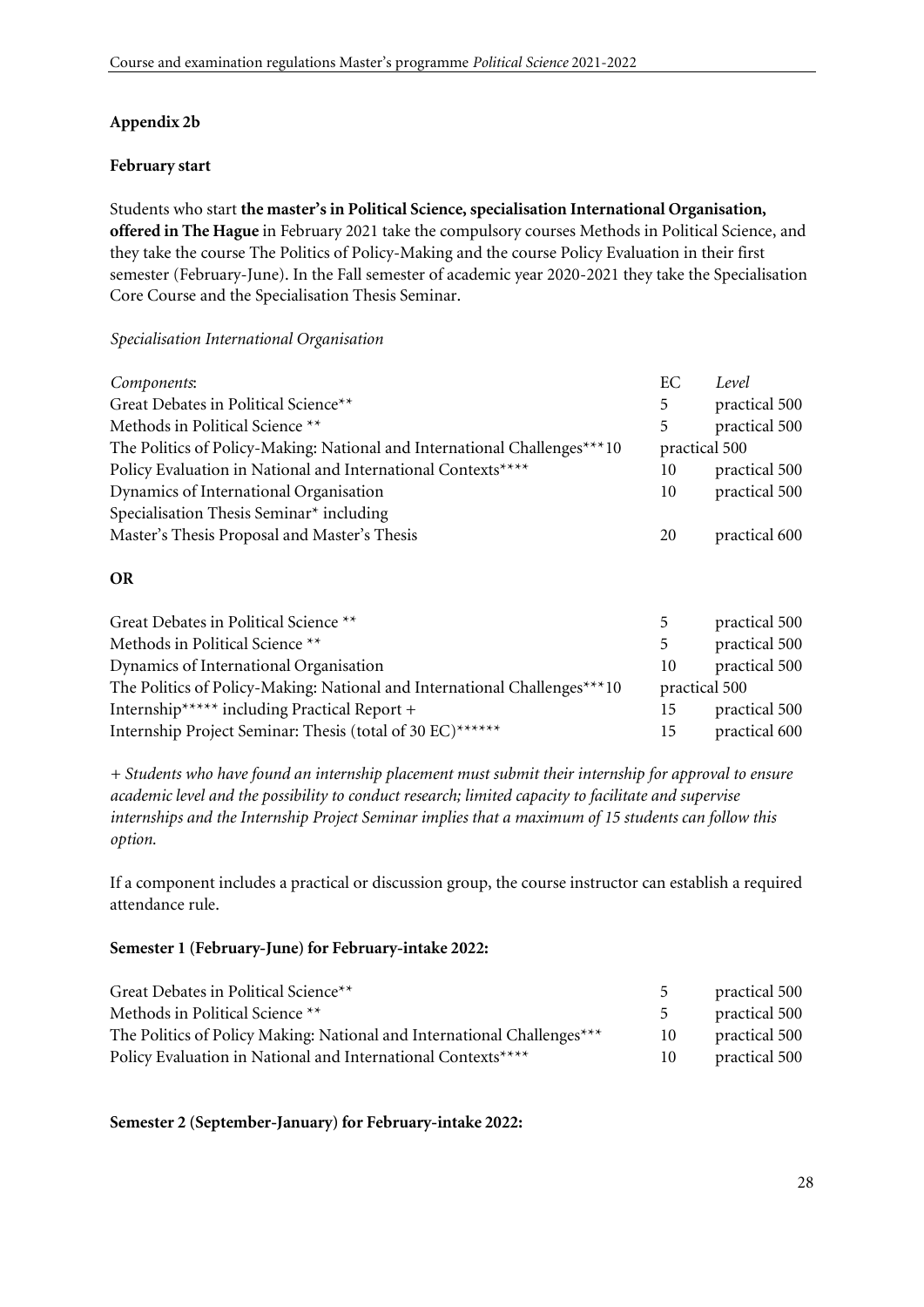| Dynamics of International Organisation       | 10 practical | 500  |
|----------------------------------------------|--------------|------|
| Specialisation Thesis Seminar $*$ including  | 20 practical | -600 |
| Master's Thesis Proposal and Master's Thesis |              |      |

In The Hague students can follow the specialisation International Organisation. The student takes the Core Course and the Thesis Seminar within his/her specialisation. The minimum number of participants in a (thesis) seminar is 8. In case of a small number of participants a thesis seminar may be offered combined for more than one specialisation.

The student takes the following Core Course and Thesis Seminar (provisional):

| Core Course Dynamics of International Organisation | 10 practical | 500 |
|----------------------------------------------------|--------------|-----|
| Thesis Seminar International Organisation          | 20 practical | 600 |

#### **OR**

| Dynamics of International Organisation                                                                     | 10 practical     | 500 |
|------------------------------------------------------------------------------------------------------------|------------------|-----|
| Internship***** ( <i>note: takes place from June till August</i> ) incl. Practical Report $+$ 15 practical |                  | 500 |
| Internship Project Seminar: Thesis (total of 30 EC)******                                                  | 15 practical 600 |     |

\*Students from the February intake complete their thesis seminar in the Fall semester of that academic year. Requests for an exception must be addressed to the Board of Examiners. Students can take the thesis seminar only once in their academic year.

\*\* Students from the February intake complete the compulsory courses Great Debates and Methods in Political Science in the Spring semester of that academic year. Requests for an exception must be addressed to the Board of Examiners. Students can take Great Debates and Skills only once in their academic year.

\*\*\* Students from the February intake complete the course The Politics of Policy-Making in block III: February-March. Students can take the course The Politics of Policy-Making only once in their academic year.

\*\*\*\* Students from the February intake complete the course Policy Evaluation in block IV: April-May. Students can take the course Policy Evaluation only once in their academic year.

\*\*\*\*\* Students from the February intake who are considering to do the Internship Track are advised to contact their study adviser to discuss the consequences for their programme structure and study plan.

\*\*\*\*\*\*The Internship Project Seminar Practical Report and the Internship Project Seminar: Thesis, are complementary to one another. Combined the two form the Internship seminar which is 30EC. The EC's will only be awarded when both parts are passed successfully by the student.